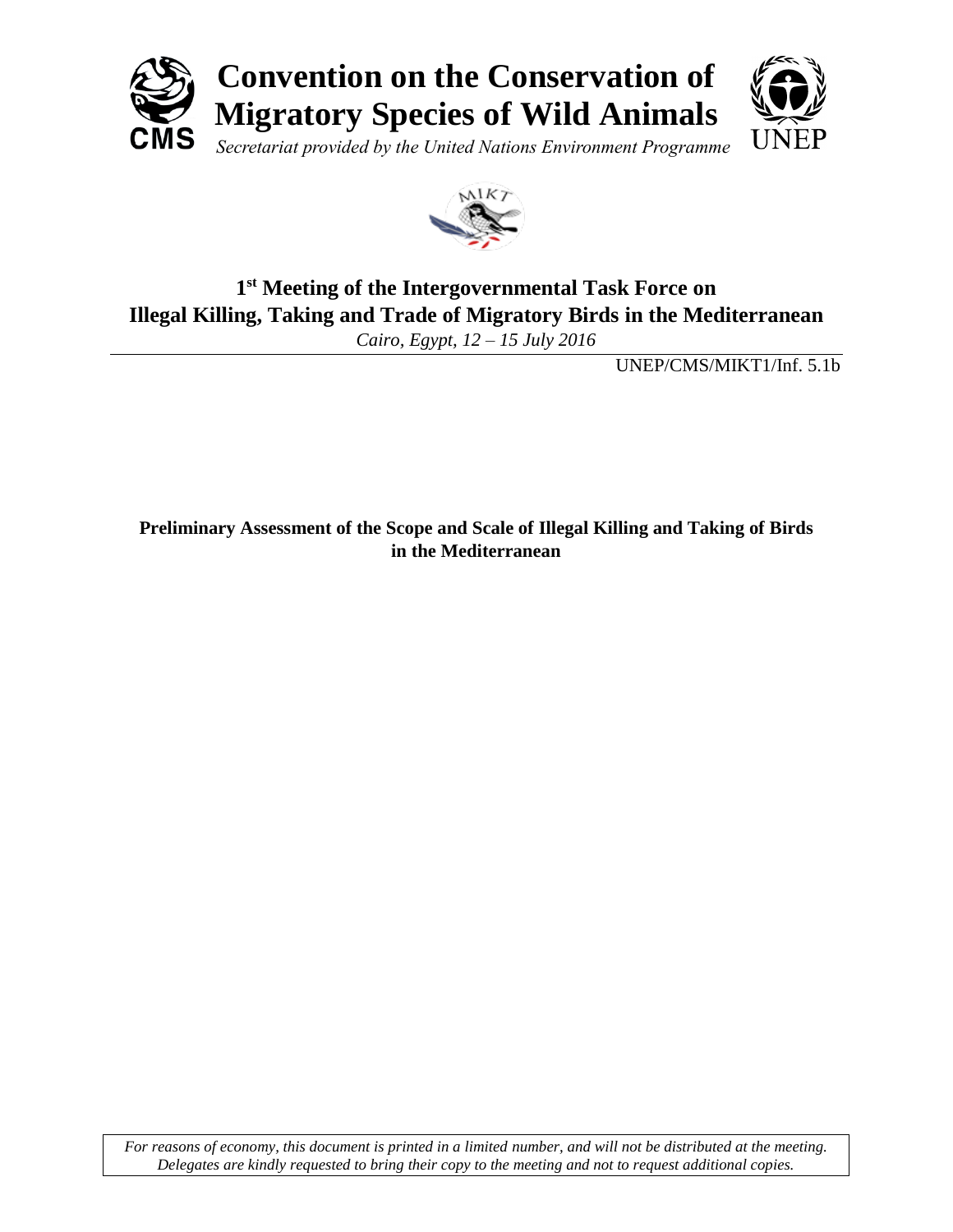# **Bird Conservation International**

http://journals.cambridge.org/BCI

Additional services for *Bird Conservation International:*

Email alerts: Click here Subscriptions: Click here Commercial reprints: Click here Terms of use : Click here

**Bird Conservation** International



# **Preliminary assessment of the scope and scale of illegal killing and taking of birds in the Mediterranean**

ANNE-LAURE BROCHET, WILLEM VAN DEN BOSSCHE, SHARIF JBOUR, P. KARIUKI NDANG'ANG'A, VICTORIA R. JONES, WED ABDEL LATIF IBRAHIM ABDOU, ABDEL RAZZAQ AL- HMOUD, NABEGH GHAZAL ASSWAD, JUAN CARLOS ATIENZA, IMAD ATRASH, NICHOLAS BARBARA, KEITH BENSUSAN, TAULANT BINO, CLAUDIO CELADA, SIDI IMAD CHERKAOUI, JULIETA COSTA, BERNARD DECEUNINCK, KHALED SALEM ETAYEB, CLAUDIA FELTRUP-AZAFZAF, JERNEJ FIGELJ, MARCO GUSTIN, PRIMOŽ KMECL, VLADO KOCEVSKI, MALAMO KORBETI, DRAŽEN KOTROŠAN, JUAN MULA LAGUNA, MATTEO LATTUADA, DOMINGOS LEITÃO, PAULA LOPES, NICOLÁS LÓPEZ-JIMÉNEZ, VEDRAN LUCIĆ, THIERRY MICOL, AÏSSA MOALI, YOAV PERLMAN, NICOLA PILUDU, DANAE PORTOLOU, KSENIJA PUTILIN, GWENAEL QUAINTENNE, GHASSAN RAMADAN-JARADI, MILAN RUŽIĆ, ANNA SANDOR, NERMINA SARAJLI, DARKO SAVELJIĆ, ROBERT D. SHELDON, TASSOS SHIALIS, NIKOS TSIOPELAS, FRAN VARGAS, CLAIRE THOMPSON, ARIEL BRUNNER, RICHARD GRIMMETT and STUART H.M. BUTCHART

Bird Conservation International / Volume 26 / Issue 01 / March 2016, pp 1 - 28 DOI: 10.1017/S0959270915000416, Published online: 03 March 2016

Link to this article: http://journals.cambridge.org/abstract\_S0959270915000416

# **How to cite this article:**

ANNE-LAURE BROCHET, WILLEM VAN DEN BOSSCHE, SHARIF JBOUR, P. KARIUKI NDANG'ANG'A, VICTORIA R. JONES, WED ABDEL LATIF IBRAHIM ABDOU, ABDEL RAZZAQ AL- HMOUD, NABEGH GHAZAL ASSWAD, JUAN CARLOS ATIENZA, IMAD ATRASH, NICHOLAS BARBARA, KEITH BENSUSAN, TAULANT BINO, CLAUDIO CELADA, SIDI IMAD CHERKAOUI, JULIETA COSTA, BERNARD DECEUNINCK, KHALED SALEM ETAYEB, CLAUDIA FELTRUP-AZAFZAF, JERNEJ FIGELJ, MARCO GUSTIN, PRIMOŽ KMECL, VLADO KOCEVSKI, MALAMO KORBETI, DRAŽEN KOTROŠAN, JUAN MULA LAGUNA, MATTEO LATTUADA, DOMINGOS LEITÃO, PAULA LOPES, NICOLÁS LÓPEZ-JIMÉNEZ, VEDRAN LUCIĆ, THIERRY MICOL, AÏSSA MOALI, YOAV PERLMAN, NICOLA PILUDU, DANAE PORTOLOU, KSENIJA PUTILIN, GWENAEL QUAINTENNE, GHASSAN RAMADAN-JARADI, MILAN RUŽIĆ, ANNA SANDOR, NERMINA SARAJLI, DARKO SAVELJIĆ, ROBERT D. SHELDON, TASSOS SHIALIS, NIKOS TSIOPELAS, FRAN VARGAS, CLAIRE THOMPSON, ARIEL BRUNNER, RICHARD GRIMMETT and STUART H.M. BUTCHART (2016). Preliminary assessment of the scope and scale of illegal killing and taking of birds in the Mediterranean. Bird Conservation International, 26, pp 1-28 doi:10.1017/S0959270915000416

# **Request Permissions :** Click here

CAMBRIDGE JOURNALS

**Downloaded from http://journals.cambridge.org/BCI, IP address: 81.246.114.158 on 04 Mar 2016**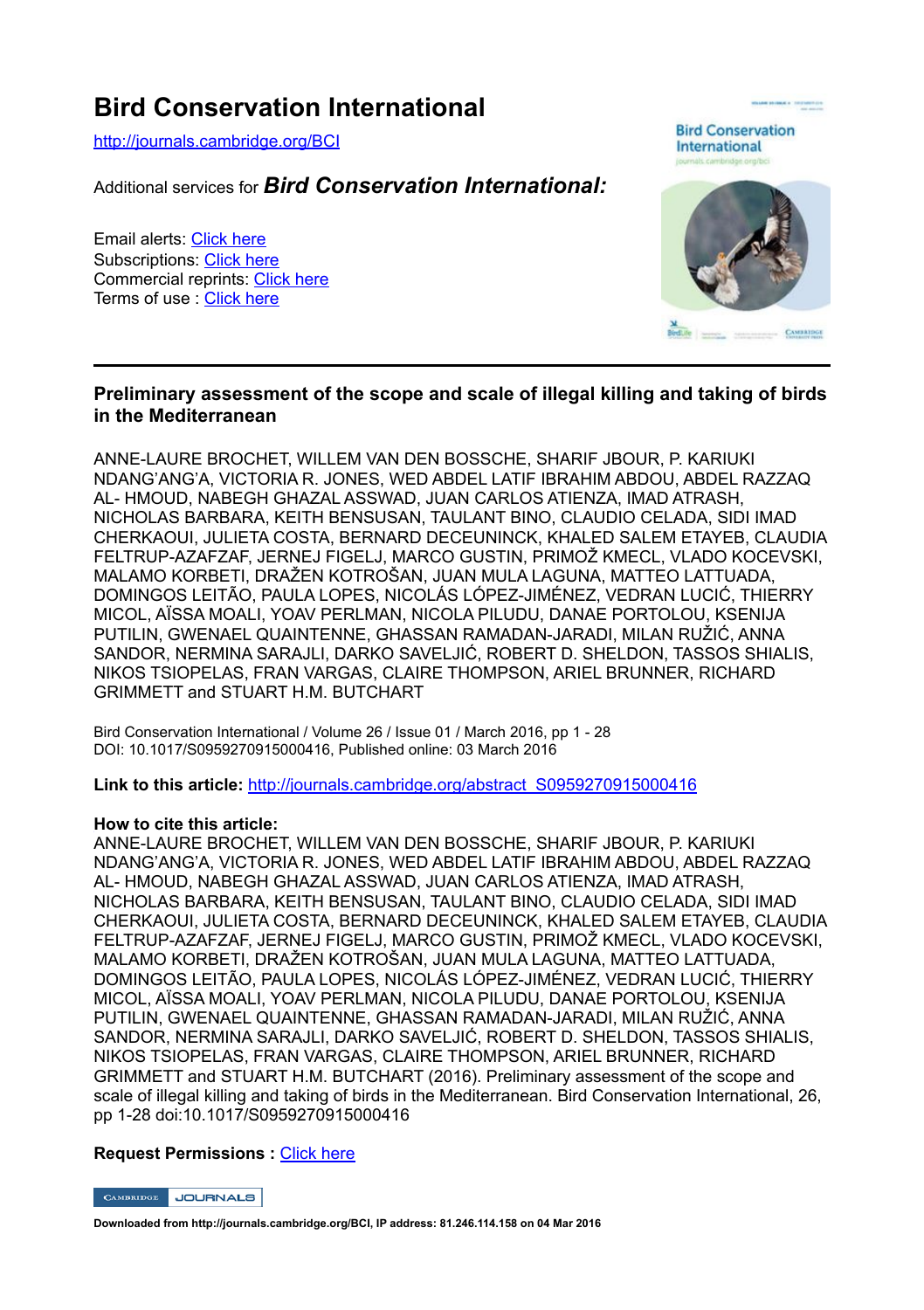This is an Open Access article, distributed under the terms of the Creative Commons Attribution licence (http://creativecommons.org/licenses/by/3.0/), which permits unrestricted re-use, distribution, and reproduction in any medium, provided the original work is properly cited. doi:10.1017/S0959270915000416

# Preliminary assessment of the scope and scale of illegal killing and taking of birds in the Mediterranean

ANNE-LAURE BROCHET, WILLEM VAN DEN BOSSCHE, SHARIF JBOUR, P. KARIUKI NDANG'ANG'A, VICTORIA R. JONES, WED ABDEL LATIF IBRAHIM ABDOU, ABDEL RAZZAQ AL- HMOUD, NABEGH GHAZAL ASSWAD, JUAN CARLOS ATIENZA, IMAD ATRASH, NICHOLAS BARBARA, KEITH BENSUSAN, TAULANT BINO, CLAUDIO CELADA, SIDI IMAD CHERKAOUI, JULIETA COSTA, BERNARD DECEUNINCK, KHALED SALEM ETAYEB, CLAUDIA FELTRUP-AZAFZAF, JERNEJ FIGELJ, MARCO GUSTIN, PRIMOŽ KMECL, VLADO KOCEVSKI, MALAMO KORBETI, DRAŽEN KOTROŠAN, JUAN MULA LAGUNA, MATTEO LATTUADA, DOMINGOS LEITÃO, PAULA LOPES, NICOLÁS LÓPEZ-JIMÉNEZ, VEDRAN LUCIĆ, THIERRY MICOL, AÏSSA MOALI, YOAV PERLMAN, NICOLA PILUDU, DANAE PORTOLOU, KSENIJA PUTILIN, GWENAEL QUAINTENNE, GHASSAN RAMADAN-JARADI, MILAN RUŽIĆ, ANNA SANDOR, NERMINA SARAJLI, DARKO SAVELJIĆ, ROBERT D. SHELDON, TASSOS SHIALIS, NIKOS TSIOPELAS, FRAN VARGAS, CLAIRE THOMPSON, ARIEL BRUNNER, RICHARD GRIMMETT and STUART H.M. BUTCHART

#### **Summary**

 Illegal killing/taking of birds is a growing concern across the Mediterranean. However, there are few quantitative data on the species and countries involved. We assessed numbers of individual birds of each species killed/taken illegally in each Mediterranean country per year, using a diverse range of data sources and incorporating expert knowledge. We estimated that 11–36 million individuals per year may be killed/taken illegally in the region, many of them on migration. In each of Cyprus, Egypt, Italy, Lebanon and Syria, more than two million birds may be killed/taken on average each year. For species such as Blackcap *Sylvia atricapilla* , Common Quail *Coturnix coturnix* , Eurasian Chaffinch *Fringilla coelebs* , House Sparrow *Passer domesticus* and Song Thrush *Turdus philomelos* , more than one million individuals of each species are estimated to be killed/ taken illegally on average every year. Several species of global conservation concern are also reported to be killed/taken illegally in substantial numbers: Eurasian Curlew *Numenius arquata* , Ferruginous Duck *Aythya nyroca* and Rock Partridge *Alectoris graeca* . Birds in the Mediterranean are illegally killed/taken primarily for food, sport and for use as cage-birds or decoys. At the 20 worst locations with the highest reported numbers, 7.9 million individuals may be illegally killed/ taken per year, representing 34% of the mean estimated annual regional total number of birds illegally killed/taken for all species combined. Our study highlighted the paucity of data on illegal killing/taking of birds. Monitoring schemes which use systematic sampling protocols are needed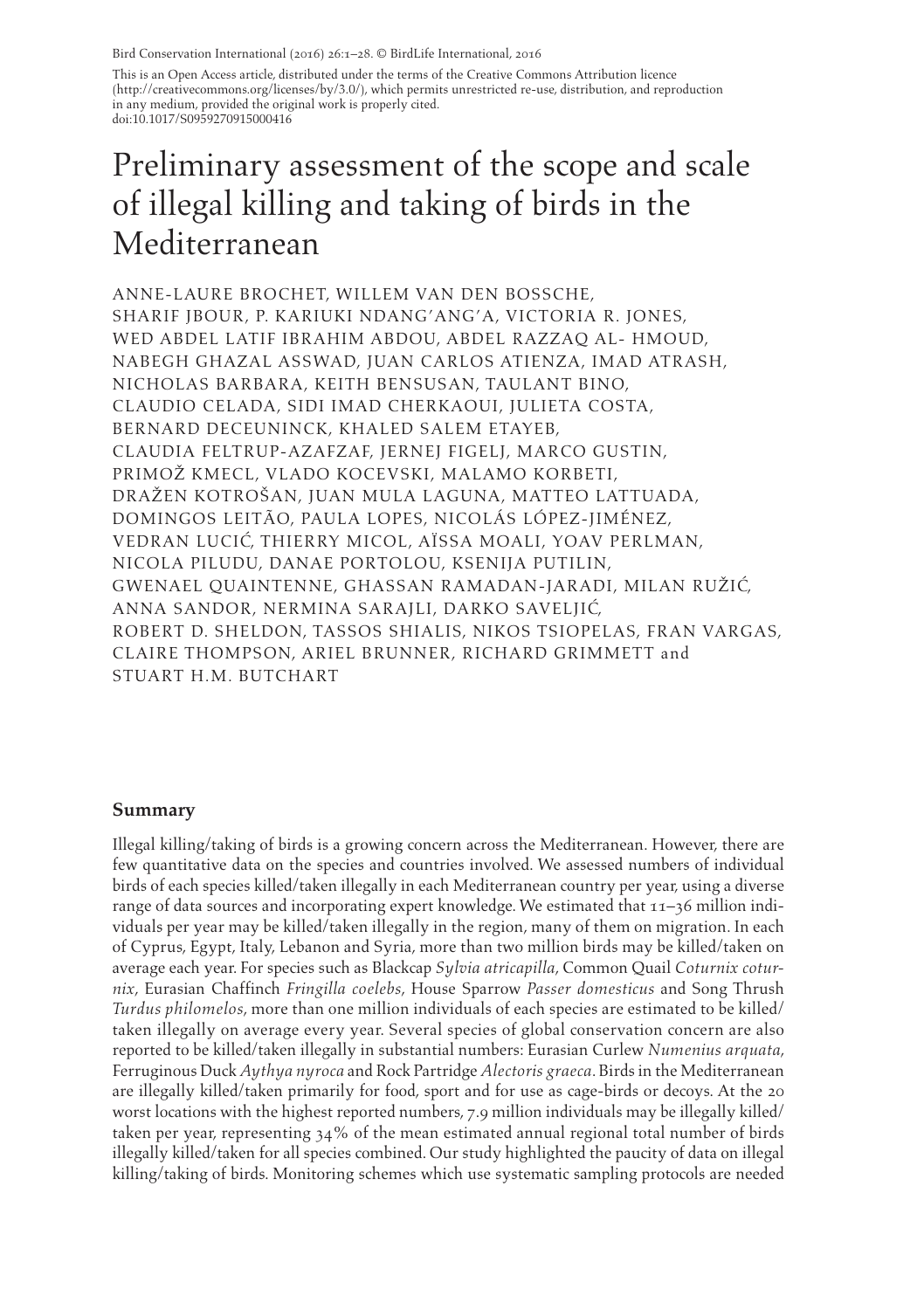to generate increasingly robust data on trends in illegal killing/taking over time and help stakeholders prioritise conservation actions to address this international conservation problem. Large numbers of birds are also hunted legally in the region, but specific totals are generally unavailable. Such data, in combination with improved estimates for illegal killing/taking, are needed for robustly assessing the sustainability of exploitation of birds.

#### **Introduction**

 Illegal activities, such as poaching and poisoning of wild animals, are common worldwide and threaten biological diversity in many terrestrial and aquatic ecosystems (Gavin *et al.* 2010, St. John *et al.* 2010 ). Overexploitation is one of the main drivers of bird extinctions globally (BirdLife International 2013), and is the second most significant threat (after habitat  $loss/$ degradation, driven primarily by unsustainable agriculture) to migratory birds (Kirby *et al.* 2008 ). Birds are taken for use as pets or display (37% of all bird species), or hunted for food  $(14%)$  and sport  $(4%)$  (Butchart 2008), with much unsustainable use being illegal (BirdLife International 2013 ).

 The illegal killing and taking of birds is known to be a particular and growing concern across the Mediterranean region (e.g. Franzen 2010 , Schneider-Jacoby and Spangenberg 2010 , BirdLife International 2011 , CABS 2014 , Emile *et al.* 2014 ). The first region-wide review of the killing of migratory birds was published in 1979 by ICBP (now BirdLife International), and estimated that hundreds of millions of migratory birds were killed each year in the Mediterranean (Woldhek 1979 ), mainly based on the number of hunters per country, but without distinguishing between legal hunting and illegal killing. Subsequently, Magnin (1991) estimated that 1,000 million migratory birds were illegally shot and trapped every year in Mediterranean countries, including some 100,000 raptors and "probably many millions" of individuals of protected species or of huntable species killed illegally. Again these totals were mainly extrapolated from estimated numbers of people shooting birds (9–10 million) or trapping them (1 million) and anecdotal numbers of traps and shots fired in areas known to have a high level of illegal killing and trapping (e.g. Malta, Cyprus and Turkey). More recently, Schneider-Jacoby and Spangenberg ( 2010 ) and CABS ( 2014 ) also reported that "millions" of birds are illegally killed in Mediterranean countries. Illegal killing and taking of birds occurs not only in North Africa and the Middle East (BirdLife International 2007 ), but is also widespread in Europe, including European Union (EU) countries, despite national and EU legislation and commitments under international conventions (BirdLife International 2011 ).

 These studies have increased our understanding of the breadth and potential scope and scale of illegal activities taking place across the Mediterranean region and provide useful qualitative information, but there is little robust quantitative information on the identity of the species involved, total numbers of individual birds affected, impacts on bird populations, trends over time, the most significant illegal activities, the most significant motivations for illegal killing and taking, or the geographical variation among all of these. While some quantitative data are available for some Mediterranean countries: e.g. Raine (2007) for Malta, BirdLife Cyprus (2015a) for Cyprus, Mikuška *et al.* ( 2014 ) for parts of Croatia, Murgui ( 2014 ) for parts of Spain, such data are lacking from others, and so the region-wide picture is still obscure.

 Recognising that illegal killing and taking of birds represent a significant conservation issue, international activity to address this has accelerated in recent years, with the European Commission publishing a 'Roadmap towards eliminating illegal killing, trapping and trade of birds' (European Commission 2012 ), the Bern Convention developing the 'Tunis Action Plan for the eradication of illegal killing, trapping and trade of wild birds' (Council of Europe 2013), and the Convention on the Conservation of Migratory Species of Wild Animals adopting a Resolution in 2014 and establishing an 'Intergovernmental Task Force to address illegal killing, taking and trade of migratory birds in the Mediterranean' (UNEP/CMS 2014 ). However the current lack of information about illegal killing and taking of birds hampers the ability of governments, policy instruments,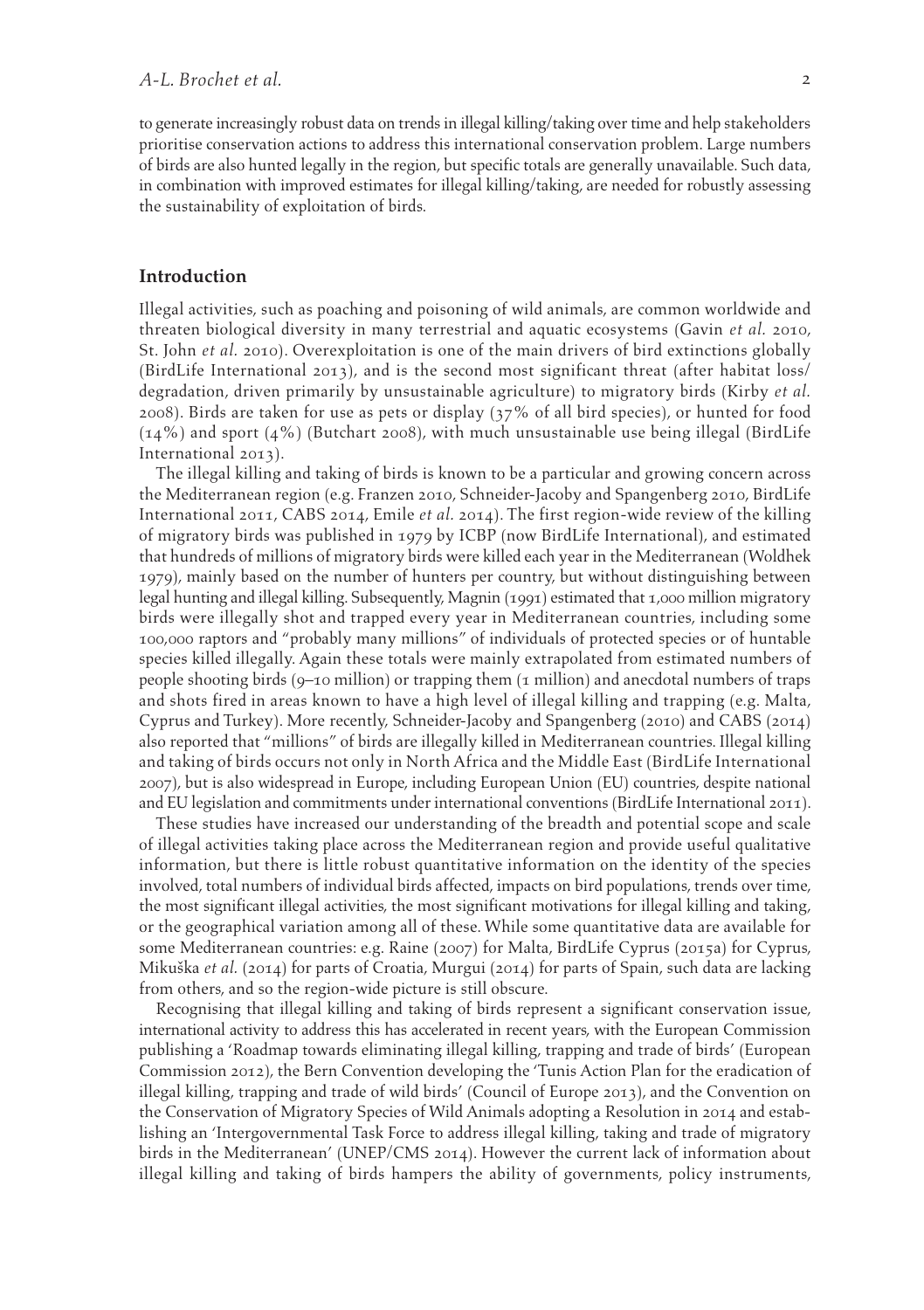organisations and initiatives to set appropriate priorities and address the issue. Robustly quantifying the scale and scope of the illegal killing and taking of birds and its possible impact on individual species is therefore an urgent priority (Vickery *et al.* 2014 ), as well as the sustainability of the harvest of birds (both legal and illegal components) at the flyway scale. To address the former need and provide useful information for priority-setting both across the geographic region and within single-species conservation efforts, we aimed to assess how many individual birds of which species may be killed/taken illegally each year, which species may be the most impacted, what types of illegal activities may be most significant, which reasons for illegal killing and taking may be most important, and which may be the worst locations and countries for the illegal killing and taking of birds in the Mediterranean.

#### **Methods**

#### *Study area and study species*

 For this study, 26 Mediterranean and peri-Mediterranean (hereafter Mediterranean) countries/ territories were assessed (see Table  $\tau$ ). Owing to the wide distribution of most wild bird species occurring in the region and beyond, we carried out assessments at the national level even if only part of the country/territory assessed is in the Mediterranean area. All native species regularly present (i.e. excluding vagrants) in any season in at least one of the assessed countries were assessed (Table S1 in the online supplementary materials).

#### *Data collection*

 For this assessment, we defined illegal killing and taking of birds (hereafter 'illegal killing') as any form of deliberate action that results in the death or removal from the wild of an individual bird (regardless of whether it was the target of this action or not) that is prohibited under national or regional legislation. Examples of illegal killing include hunting of 'game' species during the closed season, use of prohibited methods (e.g. mist-nets, lime-sticks, poisons) or activities (e.g. eggcollecting), killing protected species, and/or inside protected areas in which such activities are forbidden. Species can be killed for different reasons, such as for food, trade or to be used as cage pets. All 26 countries/territories assessed, except Libya, have hunting/taking regulations in their national legislation. This varies from lists of legally huntable species with open and closed seasons (e.g. in EU countries) to complete (permanent or temporary) hunting bans on all species (e.g. in Albania, Algeria, Gibraltar, Lebanon, Palestinian Authority Territories and Syria), thus defining what is illegal at the national level. In case of complete hunting bans, we considered all killing as illegal. In the case of Libya, prior to the recent revolution all hunting of birds was illegal. Currently there is a legislative hiatus, and given this political uncertainty we considered that all current killing of birds as illegal.

 Between July 2014 and June 2015, we asked national experts/organisations (identified within the BirdLife partnership) from 26 countries/territories to assess if wild birds were known or likely to be illegally killed in non-trivial numbers in their country. For those for which the answer was 'yes', we asked experts to provide quantitative information, based on their own data, experience and/or knowledge, as well as any available, relevant information (data from publications, grey literature, relevant databases, animal rehabilitation centres, police reports, bird ringing schemes, etc.). We also encouraged them to consult other individuals and organisations who may have relevant information (e.g. government departments, hunting associations, local conservation groups, etc.).

 We first asked for each of the assessed species whether it was known or likely to be affected by illegal killing, with response options being: "Yes (or likely)", "Yes but numbers killed are likely to be insignificant", or "No (or unlikely)". We defined 'insignificant' to be when the maximum estimate of the number of birds illegally killed was  $\leq$  100 individuals/year for a passerine species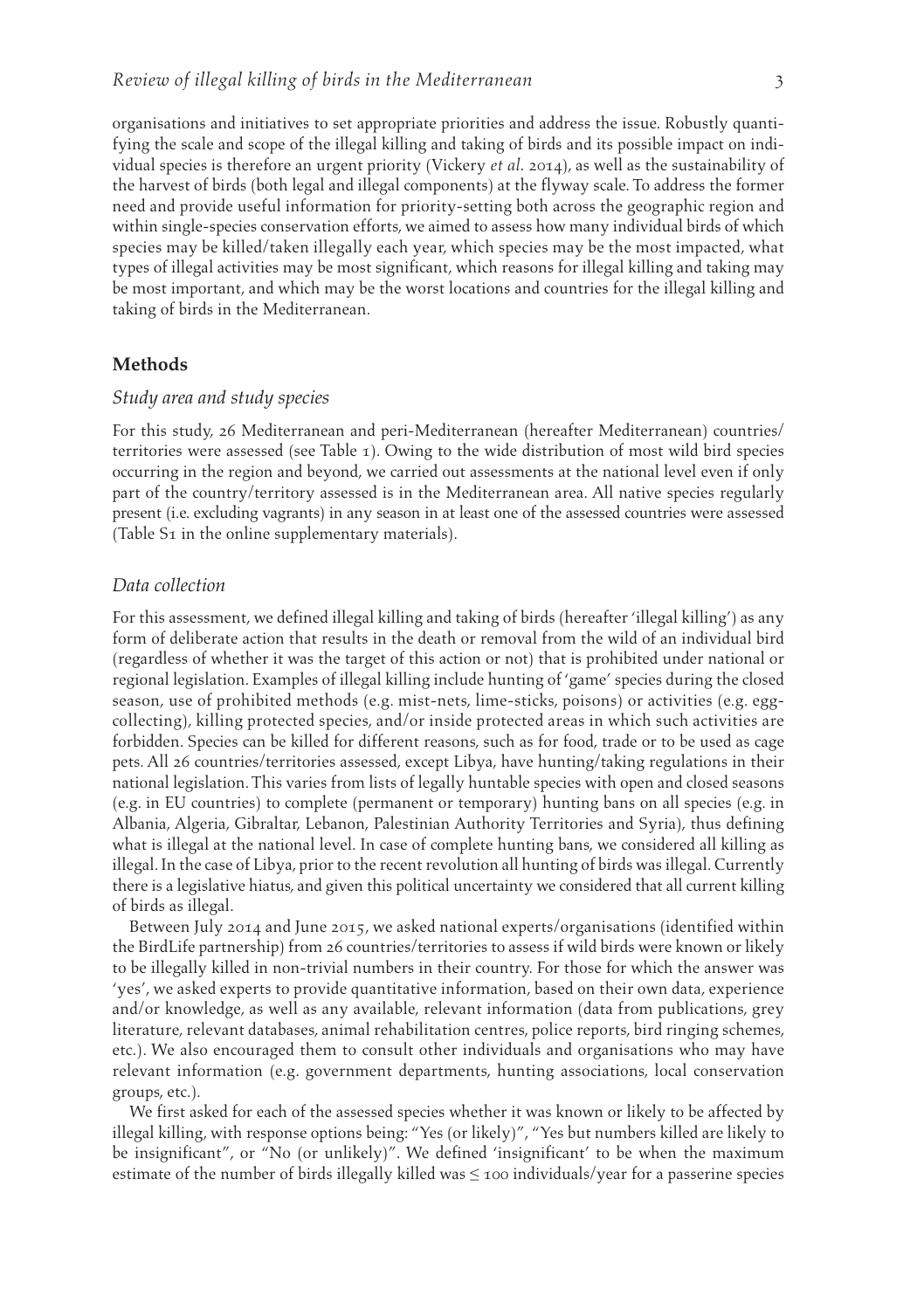| Country               | No. species<br>regularly<br>occurring | % of species known<br>or likely to be illegally<br>killed/taken (values<br>in parentheses include<br>species killed/taken in<br>insignificant numbers) | Mean estimated<br>no. individual<br>birds illegally<br>killed/taken per<br>vear | Mean score for<br>basis of estimates<br>$(x = informed$<br>expert opinion to<br>$3 =$ extrapolated<br>from systematic<br>monitoring) | Mean confidence<br>in estimates<br>$\tau$ = not at all<br>confident,<br>$5 =$ extremely<br>confident) | Mean estimated<br>trend over the<br>last 10 years in<br>illegal killing/taking | Mean estimated<br>no. individual<br>birds illegally<br>killed/taken per<br>year per km <sup>2</sup> | Mean estimated<br>no. individual<br>birds illegally<br>killed/taken<br>per year per<br>100 capita of<br>human<br>population |
|-----------------------|---------------------------------------|--------------------------------------------------------------------------------------------------------------------------------------------------------|---------------------------------------------------------------------------------|--------------------------------------------------------------------------------------------------------------------------------------|-------------------------------------------------------------------------------------------------------|--------------------------------------------------------------------------------|-----------------------------------------------------------------------------------------------------|-----------------------------------------------------------------------------------------------------------------------------|
|                       |                                       |                                                                                                                                                        | $(min - max)$                                                                   |                                                                                                                                      |                                                                                                       |                                                                                | $(min - max)$                                                                                       | $(min - max)$                                                                                                               |
|                       |                                       |                                                                                                                                                        | 265,000                                                                         |                                                                                                                                      |                                                                                                       |                                                                                | 9.2                                                                                                 | 8.8                                                                                                                         |
| Albania               | 296                                   | 32(62)                                                                                                                                                 | $(206,000-325,000)$<br>28,900                                                   | 1.0                                                                                                                                  | 2.7                                                                                                   | $-1.5$                                                                         | $(7.2 - 11.3)$<br>0.01                                                                              | $(6.8 - 10.7)$<br>0.1                                                                                                       |
| Algeria<br>Bosnia and | 310                                   | 6(13)                                                                                                                                                  | $(17,500 - 40,300)$<br>34,700                                                   | 1.0                                                                                                                                  | 1.1                                                                                                   | $-1.6$                                                                         | $(0.01 - 0.02)$<br>0.7                                                                              | $(0.05 - 0.01)$<br>0.9                                                                                                      |
| Herzegovina           | 274                                   | 16(40)                                                                                                                                                 | $(22,400-46,900)$<br>510,000                                                    | 1.0                                                                                                                                  | 1.0                                                                                                   | Unknown                                                                        | $(0.4 - 0.9)$<br>9.0                                                                                | $(0.6 - 1.2)$<br>11.4                                                                                                       |
| Croatia               | 306                                   | 32(45)                                                                                                                                                 | $(166,000 - 855,000)$<br>2,300,000                                              | 1.1                                                                                                                                  | 2.1                                                                                                   | Unknown                                                                        | $(2.9 - 15.1)$<br>248.3                                                                             | $(3.7 - 19.1)$<br>195.9                                                                                                     |
| Cyprus                | 278                                   | 27(51)                                                                                                                                                 | $(1,300,000-3,200,000)$<br>5,400,000                                            | 2.5                                                                                                                                  | 2.8                                                                                                   | $+2.0$                                                                         | $(145.8 - 350.8)$<br>5.4                                                                            | $(115.1 - 276.8)$<br>6.3                                                                                                    |
| Egypt                 | 372                                   | 27(35)                                                                                                                                                 | $(302,000 - 10,600,000)$<br>522,000                                             | 1.5                                                                                                                                  | 1.6                                                                                                   | $-0.4$                                                                         | $(0.3 - 10.6)$<br>0.9                                                                               | $(0.3 - 12.2)$<br>0.8                                                                                                       |
| France<br>Gibraltar   | 349<br>161                            | 32(59)<br>O(0)                                                                                                                                         | $(149,000 - 895,000)$                                                           | 1.5                                                                                                                                  | 1.7<br>No birds killed in non-trivial numbers                                                         | $-0.7$                                                                         | $(0.3 - 1.6)$                                                                                       | $(0.2 - 1.4)$                                                                                                               |
|                       |                                       |                                                                                                                                                        | 704,000                                                                         |                                                                                                                                      |                                                                                                       |                                                                                | 5.3                                                                                                 | 6.5                                                                                                                         |
| Greece<br>Israel      | 345<br>379                            | 32(50)<br>O(0)                                                                                                                                         | $(485,000-922,000)$                                                             | 1.6                                                                                                                                  | 2.3<br>No birds killed in non-trivial numbers                                                         | $-0.1$                                                                         | $(3.7 - 7.0)$                                                                                       | $(4.5 - 8.6)$                                                                                                               |
|                       |                                       |                                                                                                                                                        | 5,600,000                                                                       |                                                                                                                                      |                                                                                                       |                                                                                | 18.6                                                                                                | 9.1                                                                                                                         |
| Italy                 | 348                                   | 43 (66)                                                                                                                                                | $(3,400,000 - 7,800,000)$<br>17,300                                             | 1.1                                                                                                                                  | 1.1                                                                                                   | Unknown                                                                        | $(11.3 - 25.9)$<br>0.2                                                                              | $(5.5 - 12.7)$<br>0.2                                                                                                       |
| Jordan                | 323                                   | 8(24)                                                                                                                                                  | $(13,000-21,600)$                                                               | 1.6                                                                                                                                  | 2.8                                                                                                   | $-1.0$                                                                         | $(0.1 - 0.2)$                                                                                       | $(0.2 - 0.03)$                                                                                                              |

 Table 1. Estimated numbers of individual birds illegally killed/taken per year in each assessed country/territory in the Mediterranean. Values in bold indicate the three countries with the highest numbers in each column (see text).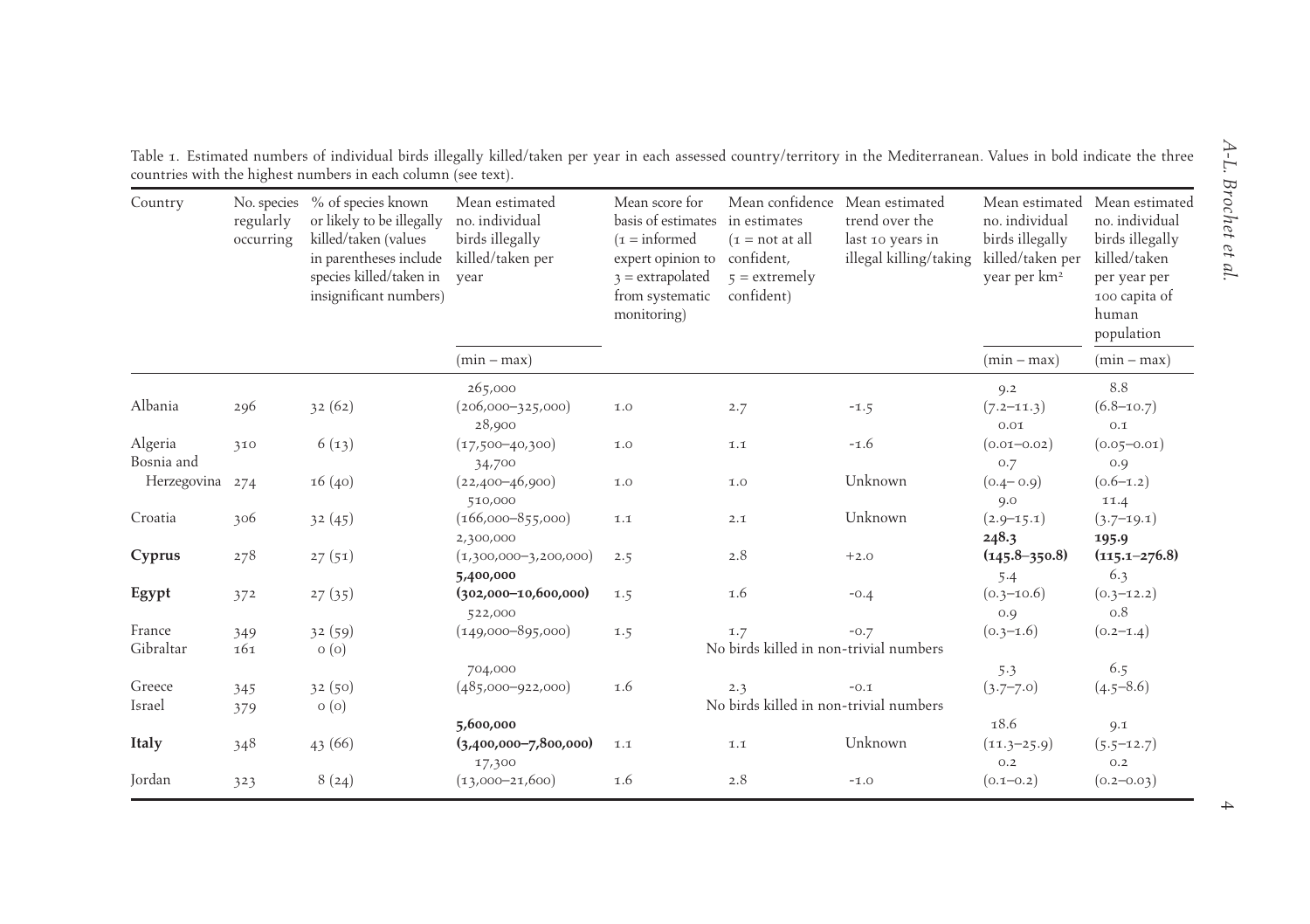| Table 1. Continued.                 |                                       |                                                                                                                                                        |                                                                                 |                                                                                                                                     |                                                                                                                                       |                                                              |                                                                                                     |                                                                                                                             |
|-------------------------------------|---------------------------------------|--------------------------------------------------------------------------------------------------------------------------------------------------------|---------------------------------------------------------------------------------|-------------------------------------------------------------------------------------------------------------------------------------|---------------------------------------------------------------------------------------------------------------------------------------|--------------------------------------------------------------|-----------------------------------------------------------------------------------------------------|-----------------------------------------------------------------------------------------------------------------------------|
| Country                             | No. species<br>regularly<br>occurring | % of species known<br>or likely to be illegally<br>killed/taken (values<br>in parentheses include<br>species killed/taken in<br>insignificant numbers) | Mean estimated<br>no. individual<br>birds illegally<br>killed/taken per<br>vear | Mean score for<br>basis of estimates<br>$1 =$ informed<br>expert opinion to<br>$3$ = extrapolated<br>from systematic<br>monitoring) | Mean confidence Mean estimated<br>in estimates<br>$\left(1 = \text{not at all}\right)$<br>confident,<br>$5 =$ extremely<br>confident) | trend over the<br>last 10 years in<br>illegal killing/taking | Mean estimated<br>no. individual<br>birds illegally<br>killed/taken per<br>year per km <sup>2</sup> | Mean estimated<br>no. individual<br>birds illegally<br>killed/taken<br>per year per<br>100 capita of<br>human<br>population |
|                                     |                                       |                                                                                                                                                        | $(min - max)$                                                                   |                                                                                                                                     |                                                                                                                                       |                                                              | $(min - max)$                                                                                       | $(min - max)$                                                                                                               |
| Lebanon                             | 291                                   | 59(91)                                                                                                                                                 | 2,600,000<br>$(1,700,000-3,5000,000)$<br>503,000                                | 1.5                                                                                                                                 | 2.9                                                                                                                                   | $+0.4$                                                       | 248.0<br>$(161.3 - 334.6)$<br>O.3                                                                   | 43.8<br>$(28.5 - 59.2)$<br>8.0                                                                                              |
| Libya                               | 265                                   | 23(25)                                                                                                                                                 | $(325,000 - 680,000)$<br>2,100                                                  | 1.0                                                                                                                                 | 4.0                                                                                                                                   | $+2.0$                                                       | $(0.2 - 0.4)$<br>0.1                                                                                | $(5.2 - 10.9)$<br>0.1                                                                                                       |
| Macedonia FYR 321                   |                                       | 3(10)                                                                                                                                                  | $(600 - 3,700)$<br>108,000                                                      | 1.2                                                                                                                                 | 1.9                                                                                                                                   | Unknown                                                      | $(0.02 - 0.1)$<br>342.6                                                                             | $(0.003 - 0.2)$<br>26.2                                                                                                     |
| Malta                               | 212                                   | 26(64)                                                                                                                                                 | $(5,800 - 211,000)$<br>130,000                                                  | 1.9                                                                                                                                 | 2.1                                                                                                                                   | $-0.1$                                                       | $(18.4 - 666.7)$<br>9.4                                                                             | $(1.4 - 51.1)$<br>20.0                                                                                                      |
| Montenegro                          | 306                                   | 21(36)                                                                                                                                                 | $(64,000-197,000)$<br>74,400                                                    | 1.5                                                                                                                                 | 2.6                                                                                                                                   | $-0.4$                                                       | $(4.6 - 14.2)$<br>O.2                                                                               | $(9.8 - 30.2)$<br>0.2                                                                                                       |
| Morocco<br>Palestinian<br>Authority | 331                                   | 19(29)                                                                                                                                                 | $(23,400 - 125,000)$<br>89,700                                                  | 1.5                                                                                                                                 | 2.0                                                                                                                                   | $+0.6$                                                       | $(0.1 - 0.3)$<br>14.4                                                                               | $(0.1 - 0.4)$<br>2.0                                                                                                        |
| Territories                         | 263                                   | 19 (38)                                                                                                                                                | $(70,000 - 109,000)$<br>82,400                                                  | 1.0                                                                                                                                 | 2.9                                                                                                                                   | $+0.2$                                                       | $(11.3 - 17.6)$<br>0.9                                                                              | $(1.5 - 2.4)$<br>0.8                                                                                                        |
| Portugal                            | 291                                   | 20(90)                                                                                                                                                 | $(32,400-132,000)$<br>133,000                                                   | 1.8                                                                                                                                 | 1.7                                                                                                                                   | $+0.7$                                                       | $(0.4 - 1.4)$<br>1.7                                                                                | $(0.3 - 1.2)$<br>1.8                                                                                                        |
| Serbia                              | 302                                   | 20(74)                                                                                                                                                 | $(104,000 - 163,000)$<br>8,000                                                  | 1.5                                                                                                                                 | 3.5                                                                                                                                   | $+0.3$                                                       | $(1.3 - 2.1)$<br>0.4                                                                                | $(1.4 - 2.3)$<br>0.4                                                                                                        |
| Slovenia                            | 283                                   | 9(27)                                                                                                                                                  | $(200 - 15,700)$<br>254,000                                                     | 1.0                                                                                                                                 | 1.5                                                                                                                                   | Unknown                                                      | $(0.01 - 0.8)$<br>0.5                                                                               | $(0.01 - 0.8)$<br>0.5                                                                                                       |
| Spain                               | 376                                   | 16(45)                                                                                                                                                 | $(103,000 - 405,000)$                                                           | 1.9                                                                                                                                 | 3.2                                                                                                                                   | $-0.2$                                                       | $(0.2 - 0.8)$                                                                                       | $(0.2 - 0.8)$                                                                                                               |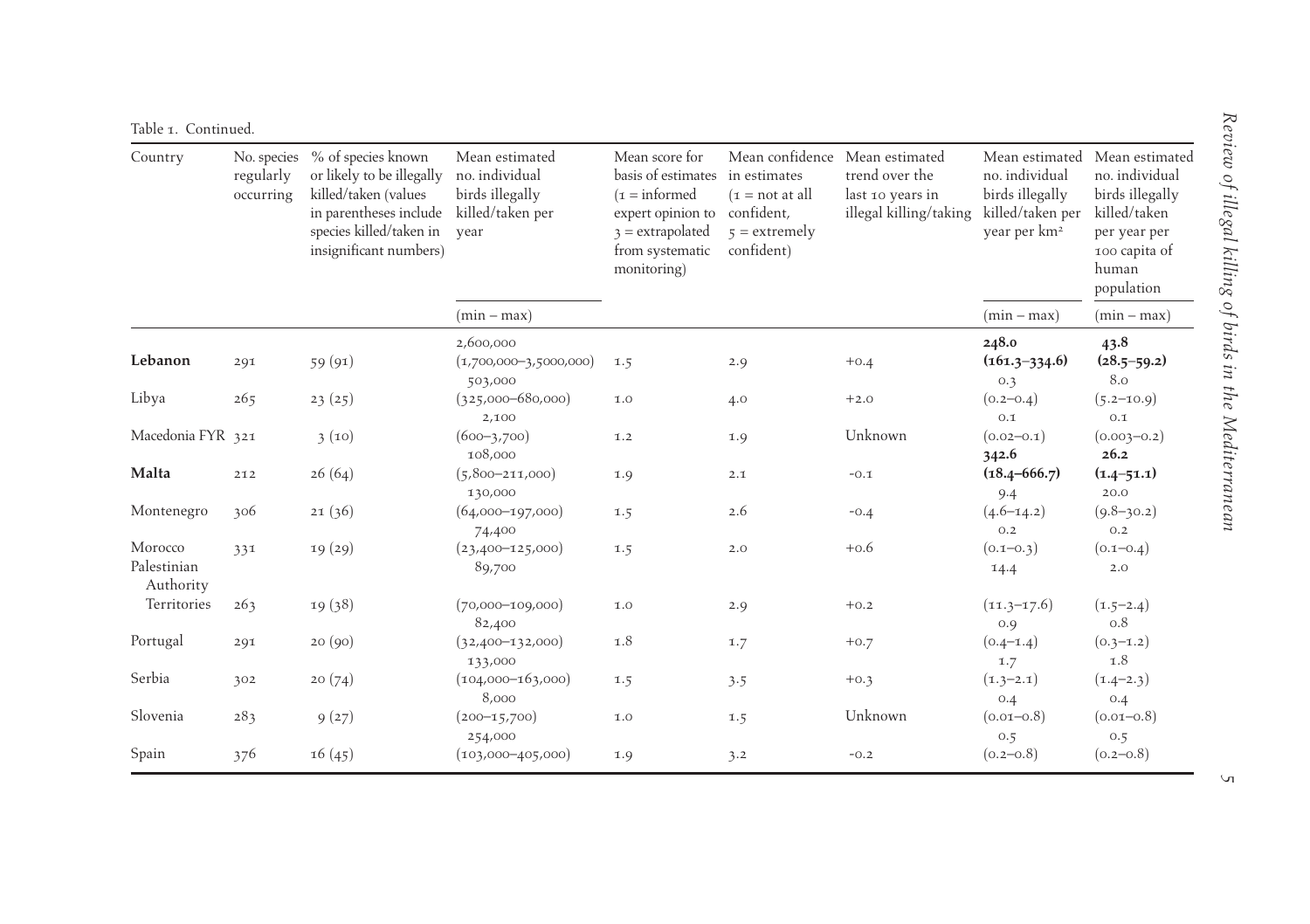# Table 1. Continued.

| Country       | No. species<br>regularly<br>occurring | % of species known<br>or likely to be illegally<br>killed/taken (values<br>in parentheses include<br>species killed/taken in<br>insignificant numbers) | Mean estimated<br>no. individual<br>birds illegally<br>killed/taken per<br>vear | Mean score for<br>basis of estimates<br>$(1 = informed$<br>expert opinion to<br>$3 =$ extrapolated<br>from systematic<br>monitoring) | Mean confidence<br>in estimates<br>$\left(1 = \text{not at all}\right)$<br>confident,<br>$5 =$ extremely<br>confident) | Mean estimated<br>trend over the<br>last 10 years in<br>illegal killing/taking | Mean estimated<br>no. individual<br>birds illegally<br>killed/taken per<br>year per km <sup>2</sup> | Mean estimated<br>no. individual<br>birds illegally<br>killed/taken<br>per year per<br>100 capita of<br>human<br>population |
|---------------|---------------------------------------|--------------------------------------------------------------------------------------------------------------------------------------------------------|---------------------------------------------------------------------------------|--------------------------------------------------------------------------------------------------------------------------------------|------------------------------------------------------------------------------------------------------------------------|--------------------------------------------------------------------------------|-----------------------------------------------------------------------------------------------------|-----------------------------------------------------------------------------------------------------------------------------|
|               |                                       |                                                                                                                                                        | (min – max)                                                                     |                                                                                                                                      |                                                                                                                        |                                                                                | $(min - max)$                                                                                       | $(min - max)$                                                                                                               |
| Syria         |                                       |                                                                                                                                                        | 3,900,000                                                                       |                                                                                                                                      |                                                                                                                        |                                                                                | 20.9                                                                                                | 21.6                                                                                                                        |
|               | 333                                   | 43(90)                                                                                                                                                 | $(2,900,000-4,900,000)$<br>139,000                                              | 1.0                                                                                                                                  | 3.2                                                                                                                    | $-0.4$                                                                         | $(15.6 - 26.3)$<br>0.8                                                                              | $(16.1 - 27.2)$<br>1.3                                                                                                      |
| Tunisia       | 303                                   | 33(62)                                                                                                                                                 | $(50, 500 - 227, 000)$<br>71,200                                                | 1.1                                                                                                                                  | 2.6                                                                                                                    | Unknown                                                                        | $(0.3 - 1.4)$<br>0.1                                                                                | $(0.5 - 2.1)$<br>0.1                                                                                                        |
| Turkey        | 387                                   | 21(33)                                                                                                                                                 | $(25,000-117,300)$                                                              | 1.3                                                                                                                                  | 1.6                                                                                                                    | Unknown                                                                        | $(0.03 - 0.1)$                                                                                      | $(0.03 - 0.1)$                                                                                                              |
| Mediterranean | 561                                   | 67(81)                                                                                                                                                 | 23,500,000<br>$(11,500,000-35,500,000)$ 1.4                                     |                                                                                                                                      | 2.3                                                                                                                    | O.O                                                                            | 2.7<br>$(1.3-4.1)$                                                                                  | 4.6<br>$(2.2 - 6.9)$                                                                                                        |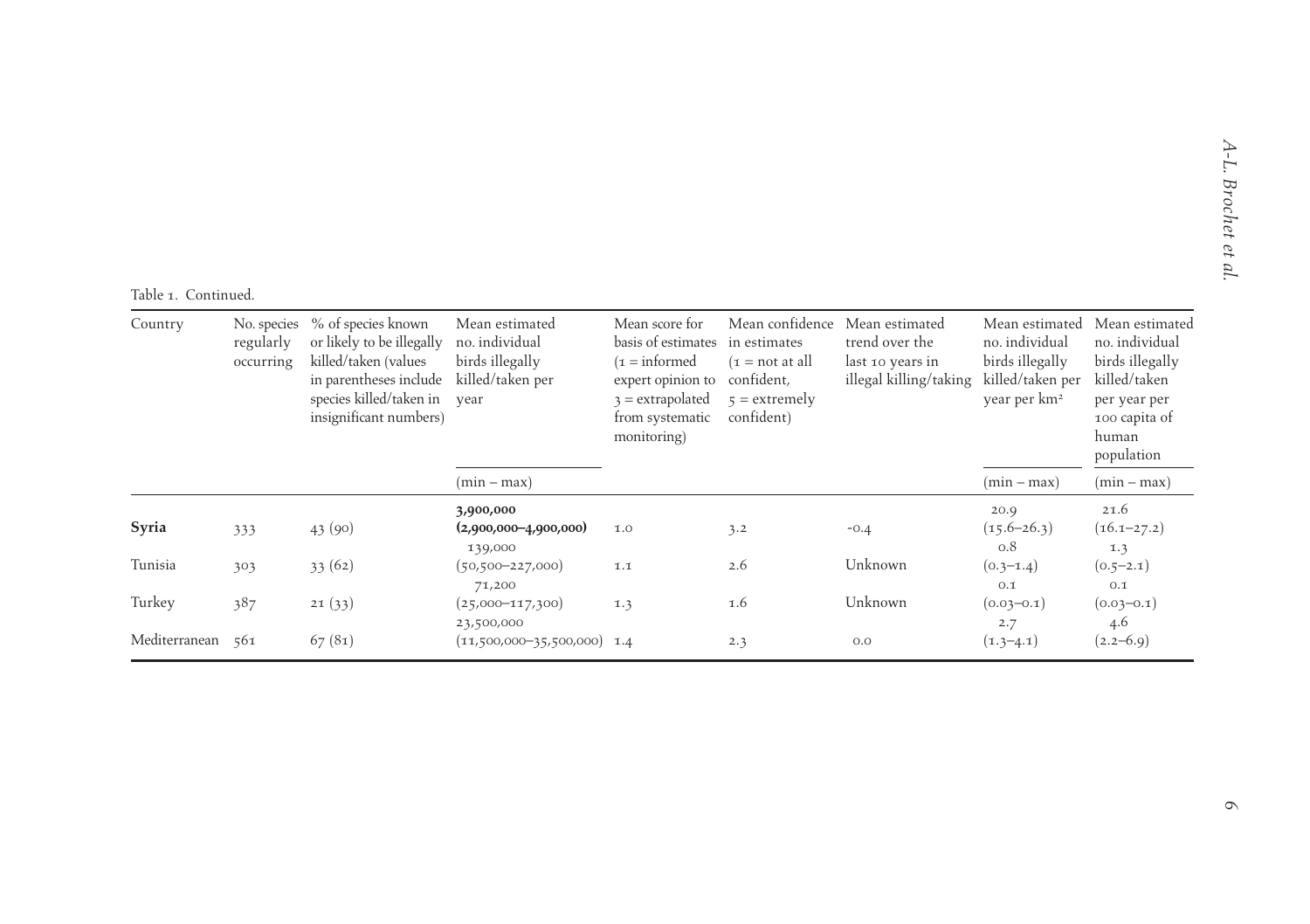or ≤ 50 individuals/year for a non-passerine species that is listed as 'Least Concern' on the global IUCN Red List (BirdLife International 2014 ). For globally 'Critically Endangered', 'Endangered', 'Vulnerable' and 'Near Threatened' species, any number of illegally killed birds was regarded as significant.

 For each species reported to be known or likely to be affected by illegal killing in significant numbers, we then asked the potential primary and secondary reason(s) for illegal killing (multiple reasons were possible). The response options, based on the most important reasons for illegal killing listed in BirdLife International ( 2011 ) were: (i) "predator control", relating to illegal killing of birds of prey by gamekeepers, fish-eating birds by fish-farmers, bee-eaters by honey producers, etc.; (ii) "sport", relating to illegal killing of birds for leisure, or during legal hunting of permitted species (e.g. killing of protected species); (iii) "food", relating to illegal killing of birds for human consumption, including both for personal consumption (i.e. livelihoods) and for local or commercial trade (e.g. liming or trapping of songbirds to sell them to restaurants); (iv) "taxidermy", relating to illegal killing of birds for taxidermy collection; (v) "cage-bird", relating to illegal capture for pets and the associated trade (e.g. finches for use as cage-birds, birds of prey for falconry, birds for use as live decoys, owls and raptors for pets, etc.); and (vi) "other" (with details requested). We also asked for the potential primary and secondary types of illegal killing activities affecting the species (multiple types were possible). The response options, based on the most important types of illegality listed in BirdLife International ( 2011 ) were: (i) "protected species", relating to illegal killing of protected species (including for any of the reasons given above); (ii) "within a protected area", relating to illegal killing of birds in locations such as national parks, nature reserves or game reserves where such activities are forbidden; (iii) "outside legal open season", relating to illegal killing of game species for which open and closed seasons are set in legislation; (iv) "illegal method", relating to the use of illegal means, asking for responses to specify "poisoning" (poisons/poisoned baits targeted directly at birds), "trapping" (e.g. traps, nets, snares, lime-sticks) and "shooting" (e.g. using illegal means such as silencers, and automatic or semi-automatic guns); (v) "other" (with details requested). We also asked for a minimum and maximum approximate estimate of the total number of individuals killed illegally per year in the country, and for an explanation of how the estimate was derived. Estimates with credible wide range limits were possible, to take into account the level of uncertainty (e.g. 100–10,000 individuals), increasing the probability that the real value falls within the lower and upper limits of estimates. We also asked respondents to score confidence in each estimate, ranging from 1 (not at all confident) to 5 (extremely confident). We finally asked for an estimate per species of the trend in the scale of illegal killing over the last 10 years, with response options of: substantial increase ( $\geq$  25%), moderate increase ( $1-24\%$ ), stable, moderate decline (1–24%), substantial decline ( $\geq$  25%) or unknown.

 For estimates varying in terms of accuracy (e.g. based on expert opinion or on actual data), we scored the "basis of estimates" to assess their validity, as follow: 1 if estimate was based on informed expert opinion drawing on qualitative information on illegal killing (casual observations in the field, unofficial reports, media, information from hunters, etc.) and/or typically informed by quantitative data on bird abundance within the country (e.g. from counting systematic monitoring schemes, bird ringing schemes, etc.); 2 if estimate was based on informed expert opinion drawing on a) opportunistic (rather than systematic) site-scale data on numbers of birds observed to be killed, or b) data from rehabilitation centres, police/crime records, official reports, etc.; 3 if estimate was based on informed expert opinion drawing on systematic site-based scheme data for monitoring illegal killing of birds. Estimates for each species reported to be known or likely to be affected in significant numbers in each country were scored, and the mean scores per country and per species are presented here.

 For each species likely to be affected by illegal killing but in insignificant numbers, we asked for either an estimate of the total numbers of individuals killed for all such species, or estimates for each of these species individually.

 Finally, we asked for information on up to 10 worst locations for illegal killing in each country, asking respondents to estimate the approximate percentage of all birds killed illegally each year in the country that are killed at each of these locations.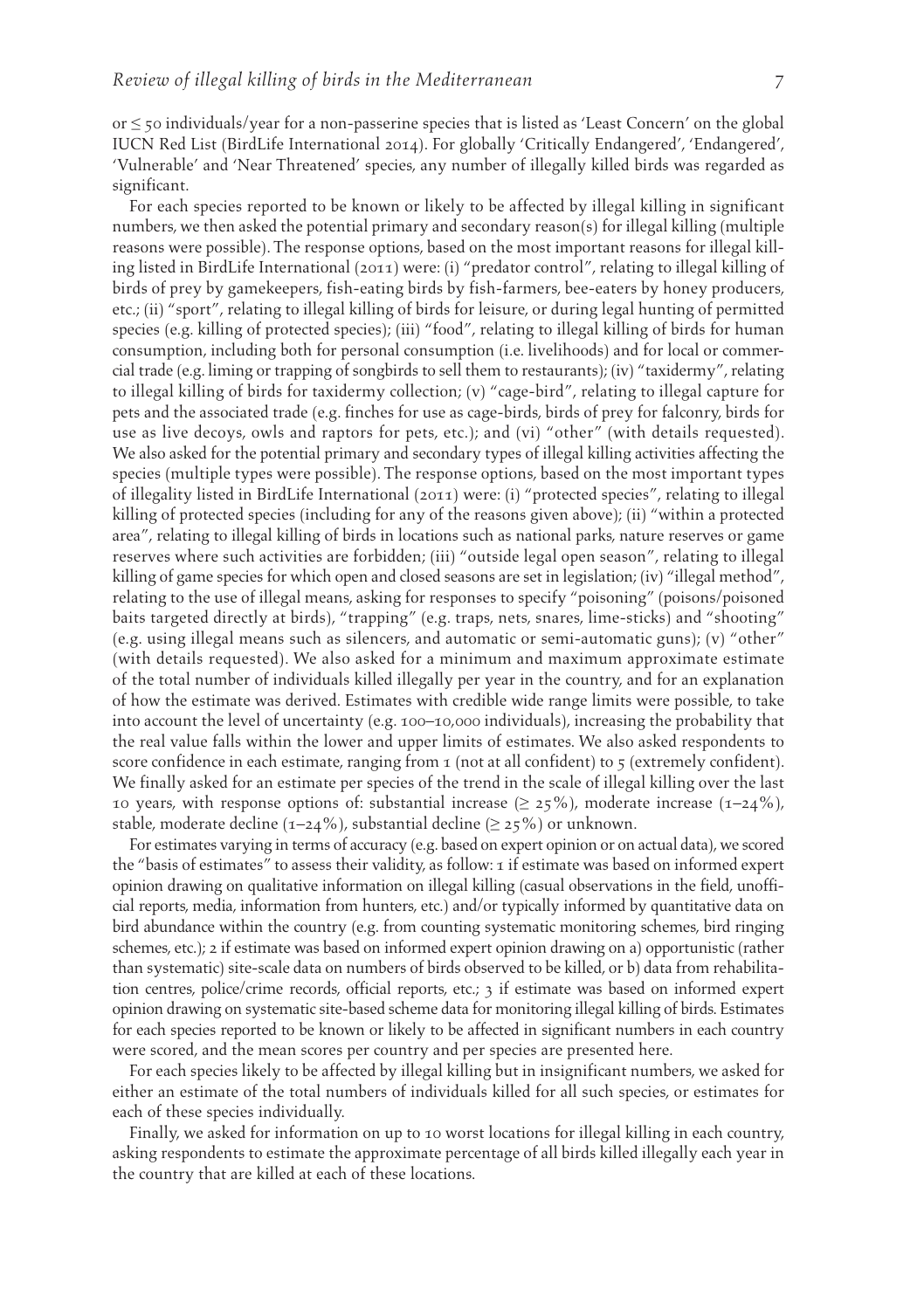The datasets for each country were then made available online for peer-review by external experts from conservation and ornithological organisations, hunting associations, and the scientific/technical bodies and/or national focal points of relevant international conventions (e.g. the Convention on Migratory Species (CMS), the African-Eurasian Migratory Waterbird Agreement (AEWA), the Memorandum of Understanding on the Conservation of Migratory Birds of Prey in Africa and Eurasia (Raptor MoU) and the Bern Convention on the conservation of European wildlife and natural habitats), with feedback, corrections, additional information or comments requested. Our aim was to ensure that the data were as accurate as possible and integrated all relevant information. Any feedback was then used by the national experts/organisations to revise the data, and these revised datasets were used in our analysis.

#### *Data analysis*

 Estimated numbers of individual birds illegally killed are presented in the results, rounded appropriately to avoid spurious precision. For species known or likely to be illegally killed in insignificant numbers, we used species-specific estimates when provided, or where a single estimate was provided for the whole group of species known or likely to be killed illegally in insignificant numbers, we divided this by the number of such species.

 Among the 561 native bird species that occur regularly in at least one Mediterranean country, 459 (82%) have a global population estimate documented in BirdLife International ( 2014 ). For these species, we calculated the ratio between the mean estimated number of individual birds illegally killed in the region and the mean estimated global population, to indicate the relative potential impact of illegal killing on different species. Owing to broad limits in both parameters according to their uncertainty, the ranking of species is more informative than the absolute values; for the same reason, we reported the ratio rather than the percentage. Among these 561 bird species, 361 (64%) have  $\geq$  10% of their global breeding and resident extant of occurrences (EOO) within Europe (we divided the breeding and resident EOOs calculated from BirdLife International  $(2015a)$  by global breeding and resident EOOs from BirdLife International 2014). For these 361 species, we also calculated the ratio between the mean estimated number of individual birds illegally killed and the mean European population estimates from BirdLife International ( 2015a ). Among these 561 bird species, 165 (29%) are waterbird species (as described by Wetlands International 2015 ). Using digitised boundaries for flyway populations of these species (Wetlands International 2008 ), we analysed the overlap between flyway population polygons and Mediterranean countries. We calculated an estimate of number of individual birds of each population illegally killed in Mediterranean countries by summing the mean estimated number of individual birds illegally killed annually in all Mediterranean countries, adjusted by the percentage of the country's land area falling inside the flyway (i.e. if 35% of the country land area fell inside the flyway, we considered 35% of the estimate of number of individual birds illegally killed for this country). We then calculated the ratio of this value to the geometric mean of the flyway population size (Wetlands International 2015; correspondence for 231 flyway populations of 114 different species). For all ratios, we calculated the best-case scenario (i.e. the ratio between the minimum estimated number of individual birds illegally killed and the maximum estimate of the global/ European/flyway population) and the worst-case scenario (i.e. the ratio between the maximum estimated number of individual birds illegally killed and the minimum estimate of the global/ European/flyway population), reported as minimum and maximum when presented in the Tables and Supplementary Material.

 For sub-regional level analysis, the 26 assessed countries/territories were grouped into three different sub-regions: Albania, Bosnia and Herzegovina, Croatia, Cyprus, France, Gibraltar, Greece, Italy, Macedonia FYR, Malta, Montenegro, Portugal, Serbia, Slovenia and Spain for "Europe"; Algeria, Egypt, Libya, Morocco and Tunisia for "North Africa"; Israel, Jordan, Lebanon, Palestinian Authority Territories, Syria and Turkey for the "Middle East and Turkey" (hereafter "Middle East").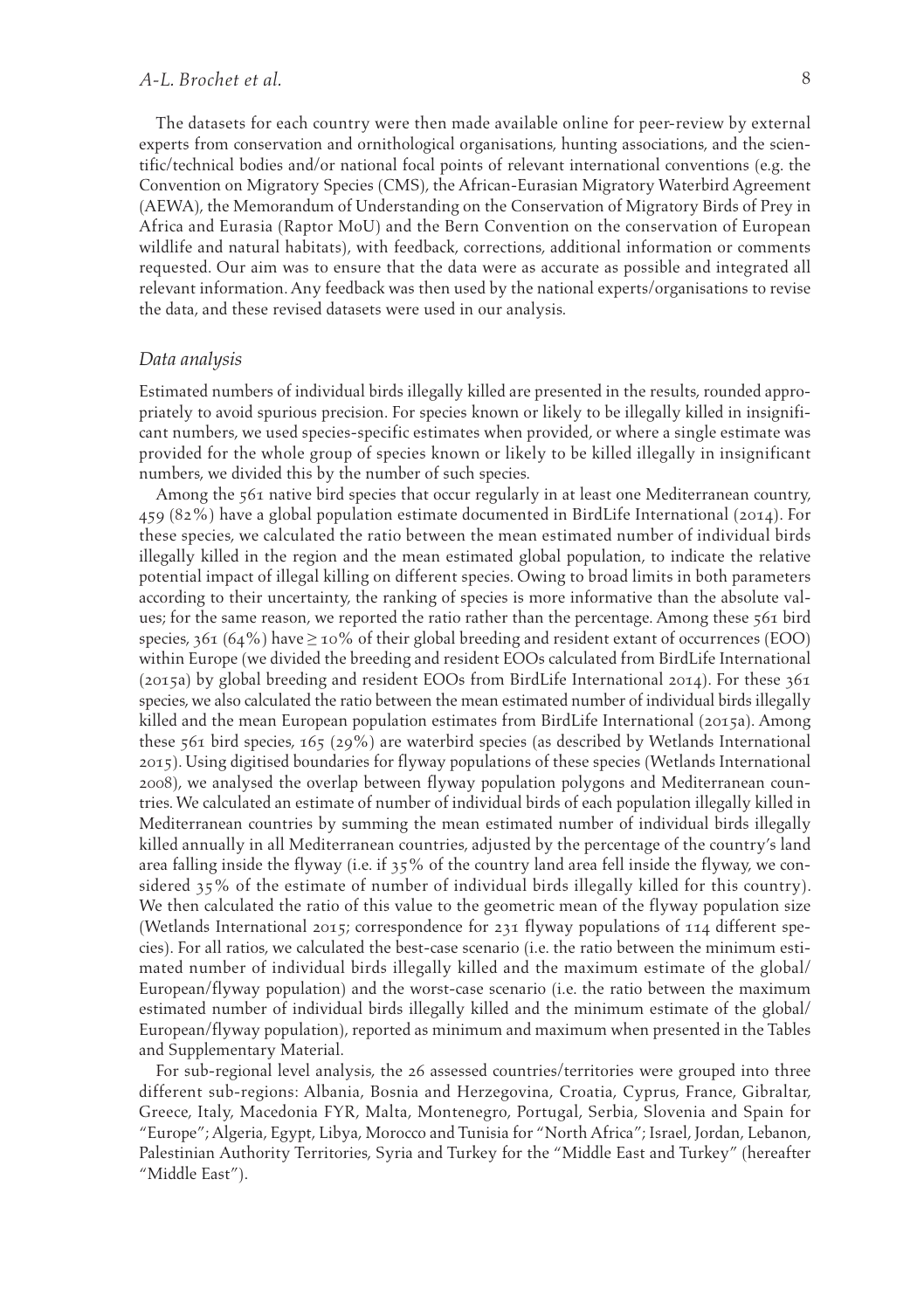From the raw data, we calculated additional variables for inclusion in the analyses. Firstly, we assigned numeric values to the qualitative information on trend in the scale of illegal killing for all species likely to be significantly impacted by the illegal killing at the country level: -2 for substantial decline, -1 for moderate decline, 0 for stable, +1 for moderate increase and +2 for substantial increase, and calculated the mean score per country. Unknown trends were excluded, but if they comprised ≥ 50% of species-specific trends in a country, the mean trend in illegal killing for all species likely to be significantly impacted by the illegal killing was considered as unknown for the country.

 We assessed in which countries illegal killing may have the greatest impact on bird populations by calculating an "impact index". For all species likely to be significantly impacted by illegal killing in each country, we used the ratio between the mean estimated number of individual birds illegally killed in the country and the mean estimated global population, and defined the mean of these values for all species as the "impact index" for the country. We also represented the importance of each potential reason for illegal killing as an "index of importance" through the following calculation. We divided the mean estimated number of birds illegally killed per species per country and per reason by the mean total estimated number of birds killed in the country, multiplied this ratio by  $\tau$  if the reason was scored as primary for that species in that country, or by 0.5 if it was scored as secondary, and defined the sum of these values for each reason across all species in the country as the "index of importance" for the reason in the country. We used a similar approach to calculate an analogous "index of importance" for each potential type of illegality in each country. We also expressed the total estimated number of birds illegal killed in each country as a total per km <sup>2</sup> and as a total per 100 capita of human population. The surface area and human population of each country were taken from the World Factbook (2013-2014).

#### **Results**

#### *Number of birds estimated to be illegally killed in the Mediterranean*

 In total, 11–36 million individual birds were estimated to be illegally killed in the Mediterranean region each year (Table 1). Non-trivial numbers of birds were reported to be killed illegally in all Mediterranean countries/territories, except Gibraltar and Israel (Table 1). The potentially highest total numbers of individuals estimated to be known or likely to be illegally killed per year were reported in Italy (3.4–7.8 million), followed by Egypt (0.3–10.6 million) and Syria  $(2.9-4.9$  million; Table 1, Figure 1). Expressed as a total per km<sup>2</sup> in each country, the potential highest rates per unit area were for Malta (18–667 individual birds estimated to be known or likely to be killed illegally/year/km<sup>2</sup>), Cyprus  $(146-351)$  and Lebanon  $(161-335)$ ; Table 1). Expressed as a total per 100 capita of human population in each country, the same three countries had the highest totals: Cyprus (115–277 individual birds estimated to be known or likely to be killed illegally/year/100 persons), Lebanon (29–59) and Malta (1–51; Table 1). As an aggregate measure of the overall potential impact of illegal killing on bird populations of each species, our estimated "impact index" was highest in Libya and Turkey (Figure 2). Trends in the scale of illegal killing, averaged across all species reported to be significantly impacted by illegal killing, varied across countries, with overall reported trends increasing in four countries, stable in nine, declining in four and unknown in seven (Table 1, Figure 1).

#### *Species reported to be impacted*

 Among the 561 bird species assessed, 375 species (67%) were reported to be known, or likely to be killed illegally in significant numbers each year (73% of waterbird species, 73% of raptor species and 67% of passerine species). An additional 81 species  $(14\%)$  were reported to be known, or likely to be killed illegally in insignificant numbers. The mean percentage of species reported to be known, or likely to be killed illegally in significant numbers at national level was  $24\% \pm 13\%$  (range:  $3\%$  to 59%; Table 1).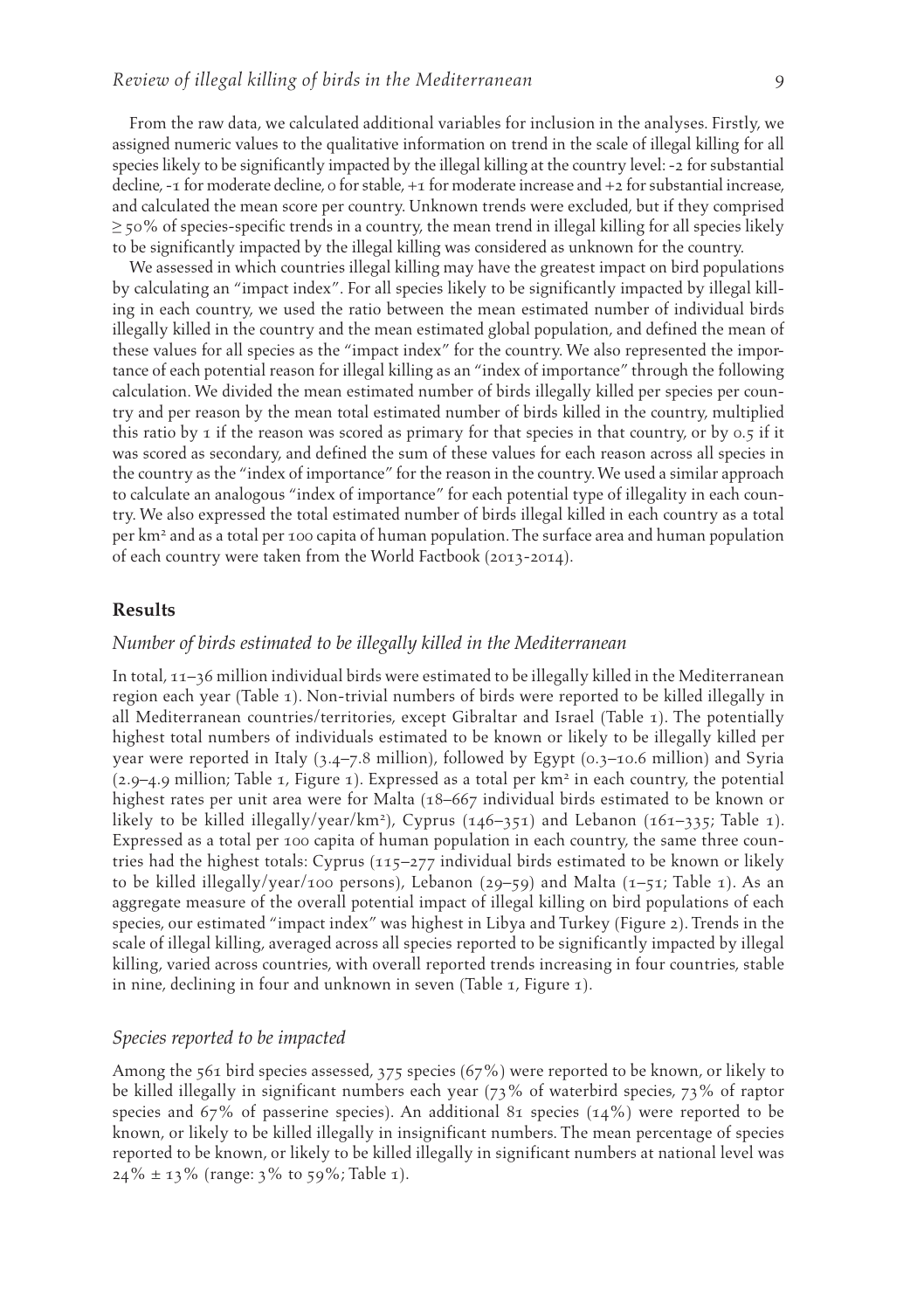

 Figure 1. Spatial pattern of illegal killing/taking of birds in the Mediterranean in terms of the mean estimated number of individual birds illegally killed/taken per year per country and the mean estimated trend in illegal killing/taking over the last 10 years. Mean estimated trends (as listed in Table 1 ) were categorised as: substantial decline (mean <-1.5), moderate decline (-1.5 to  $(-0.5)$ , stable  $(-0.4 \text{ to } +0.4)$ , moderate increase  $(+0.5 \text{ to } +1.5)$  or substantial increase  $(\geq +1.5)$ .

 In absolute numbers, passerines may be more impacted by illegal killing than waterbirds and raptors ( Table 2 ). At the species level, Blackcap *Sylvia atricapilla* , Common Quail *Coturnix coturnix* , Eurasian Chaffinch *Fringilla coelebs* , House Sparrow *Passer domesticus* and Song Thrush *Turdus philomelos* each have a mean estimate of > 1 million individuals illegally killed per year (Figure 3, Table 3). The results for Eurasian Chaffinch and House Sparrow were mainly driven by a high estimate reported in a single country (Table 3).

 In terms of the impact on global populations, illegal killing may be more significant for waterbirds and raptors, compared with passerines (Table 2). At the species level, Common Shelduck *Tadorna tadorna* and Lesser Spotted Eagle *Clanga pomarina* may each have potentially > 5% of their global population illegally killed each year, these results being mainly driven by high estimates reported in a single country (Table S2). Of greater concern, among the 20 species with potentially the largest proportion of their global population estimated to be killed illegally per year, seven are globally threatened or 'Near Threatened', with Rock Partridge *Alectoris graeca* ('Near Threatened'), African Houbara *Chlamydotis undulata* ('Vulnerable') and White-headed Duck *Oxyura leucocephala* ('Endangered') among those potentially most impacted species ( Table 4 , Table S2).

 In terms of the impact on European populations, Common Shelduck, White-headed Duck and Marbled Teal *Marmaronetta angustirostris* potentially have the largest proportion of their European population estimated to be illegally killed each year, results for the two former species being mainly driven by high estimates reported in a single country (Table S3). Of greater concern, among the 20 species with potentially the largest proportion of their European population estimated to be killed illegally per year, six are globally threatened or 'Near Threatened', with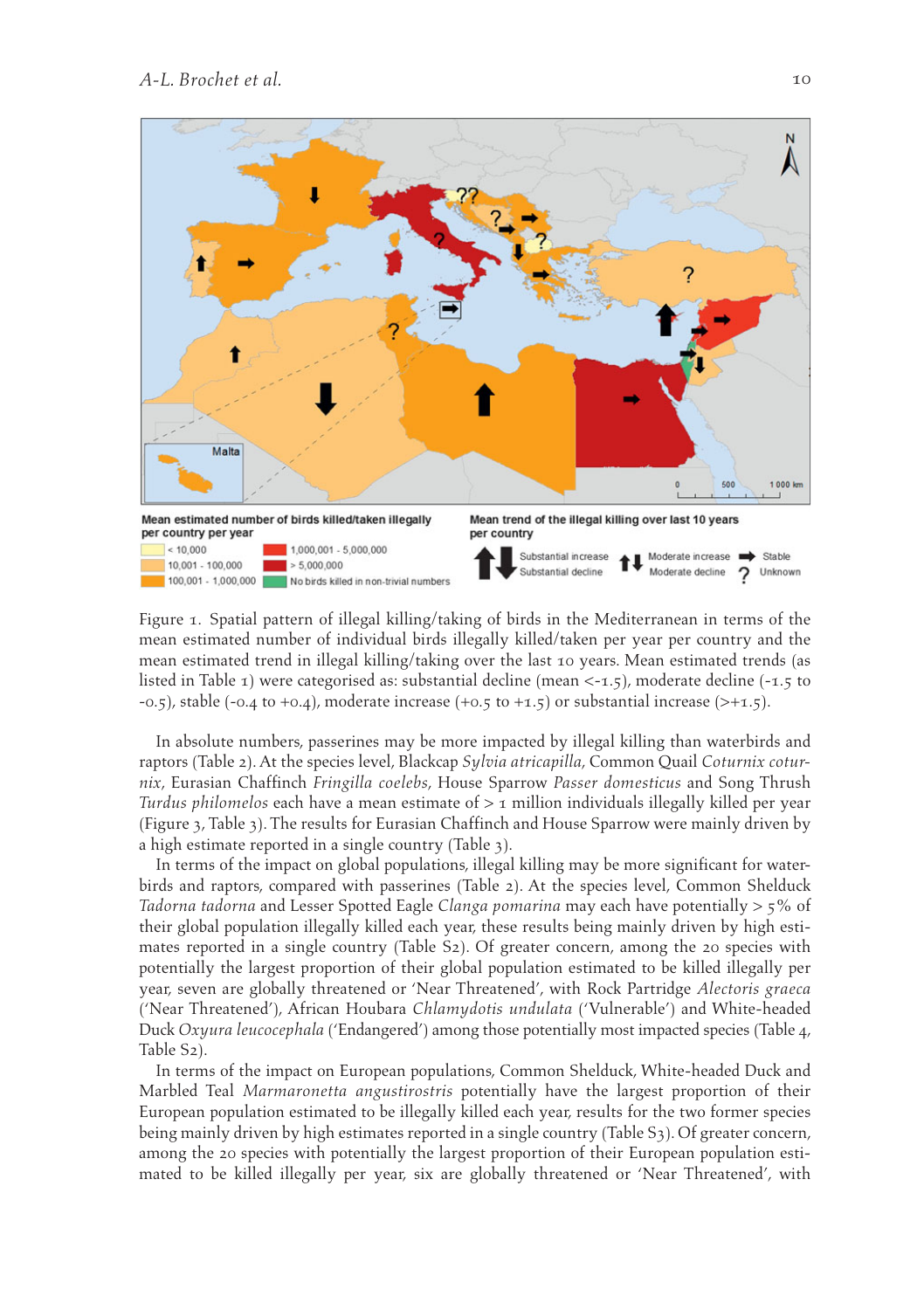

 Figure 2. Spatial pattern of potential impact of illegal killing in assessed countries/territories on global populations of bird species (see methods for details).

White-headed Duck ('Endangered'), Marbled Teal ('Vulnerable') and Saker Falcon *Falco cherrug* ('Endangered') among those potentially most impacted species (Table  $4$ , Table S3).

 In terms of impact on flyway populations, Eurasian Curlew *Numenius arquata* ( *orientalis* , Western Siberia/SW Asia E & S Africa), Marbled Teal (East Mediterranean) and Eurasian Spoonbill *Platalea leucorodia* ( *leucorodia* , Central & SE Europe/Mediterranean & Tropical Africa) potentially have the largest proportion of their flyway population estimated to be illegally killed each year in the Mediterranean (Table S4). Of the 20 species with potentially the largest proportion of their flyway population estimated to be killed illegally per year, six populations are assessed by Wetlands International (2015) to be in decline (Table S4).

# *Worst locations reported for illegal killing of birds*

 Among the 159 potential worst locations for illegal killing identified across the region by national experts (Figure 4),  $>$  100,000 individual birds were estimated to be illegally killed on average each year at 32 of these sites (5.3–13.7 million in total), representing 40% of the mean estimated annual regional total number of birds illegally killed for all species combined (Table S5). The 20 worst locations with the highest numbers of individual birds likely to be illegally killed spanned four countries: Cyprus, Egypt, Lebanon and Syria. In these 20 locations, 4.6–11.3 million individual birds were estimated to be illegally killed per year, representing 34% of the mean estimated annual regional total number of birds illegally killed for all species combined (Table  $5$ , Figure  $4$ ).

# *Reasons for killing and types of illegality*

 Species reported to be known or likely to be illegally killed in significant numbers in the Mediterranean were reported to be targeted for sport (82–85% of species impacted in significant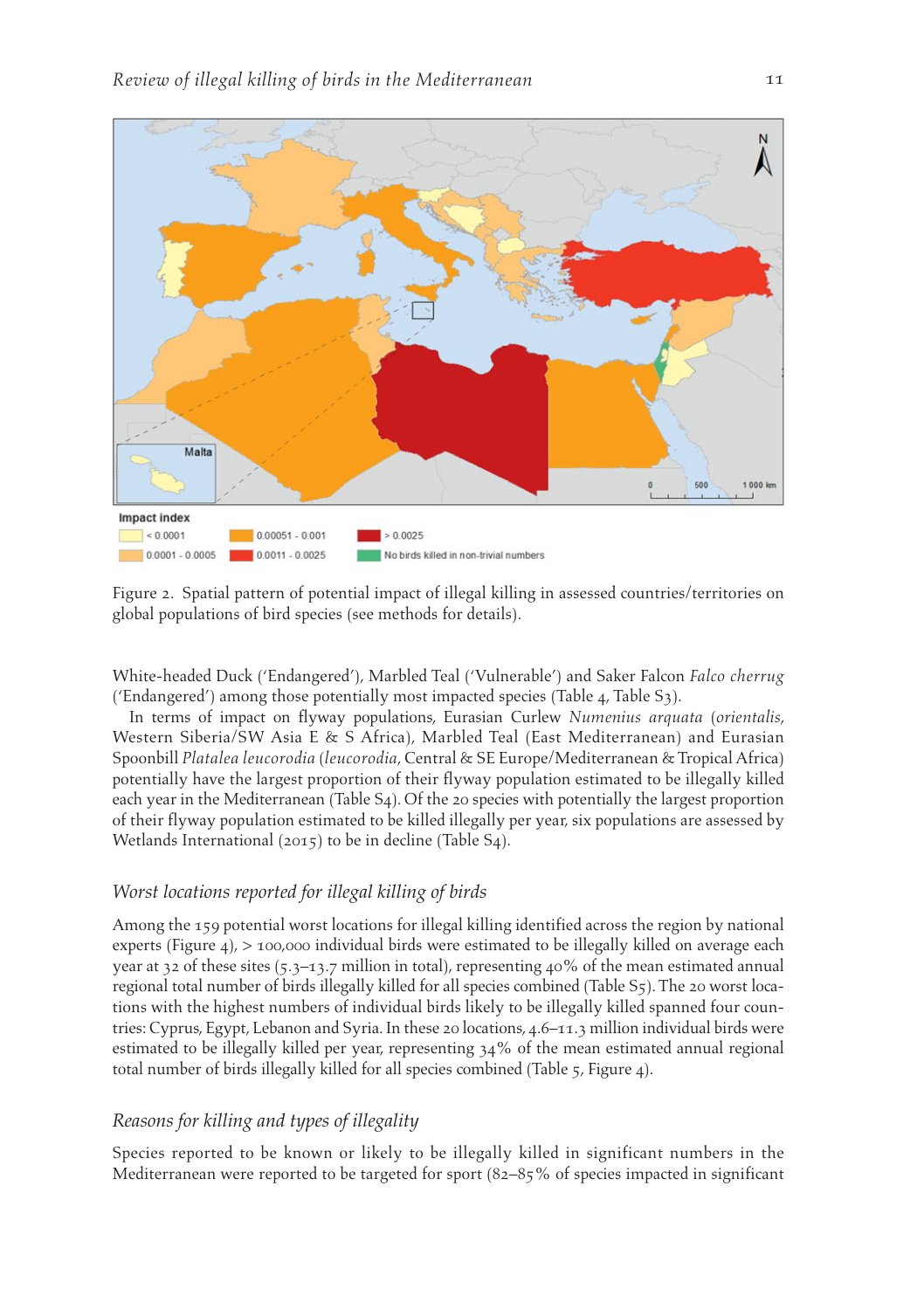| Group/family<br>of species         | No. species<br>in each<br>group/family | Mean estimated no.<br>individual birds illegally<br>killed/taken per yr<br>$(min - max)$ (millions) | Mean ratio of estimated<br>no. birds illegally killed<br>to the global population<br>$(min - max)$ | Mean score for basis of<br>estimates ( $\tau$ = informed<br>expert opinion to<br>3= extrapolated from<br>systematic monitoring) | Mean confidence in<br>estimates ( $\tau$ = not at<br>all confident, $\varsigma$ = extremely<br>confident) |
|------------------------------------|----------------------------------------|-----------------------------------------------------------------------------------------------------|----------------------------------------------------------------------------------------------------|---------------------------------------------------------------------------------------------------------------------------------|-----------------------------------------------------------------------------------------------------------|
| Waterbirds                         | 165                                    | $1.02(0.50 - 1.55)$                                                                                 | $0.0038(0.0017 - 0.0081)$                                                                          | 1.3                                                                                                                             | 2.4                                                                                                       |
| - Duck, geese, swans               | 34                                     | $0.33(0.14 - 0.52)$                                                                                 | $0.0073$ $(0.0029 - 0.0131)$                                                                       | 1.4                                                                                                                             | 2.3                                                                                                       |
| - Rails, gallinules, coots         | 9                                      | $0.36$ (0.17 – 0.54)                                                                                | $0.0057(0.0023 - 0.0141)$                                                                          | 1.5                                                                                                                             | 1.8                                                                                                       |
| - Sandpipers, snipes, phalaropes   | 30                                     | $0.18(0.10 - 0.26)$                                                                                 | $0.0025(0.0012 - 0.0049)$                                                                          | 1.2                                                                                                                             | 2.4                                                                                                       |
| Raptors                            | 59                                     | $0.08(0.04 - 0.12)$                                                                                 | $0.0031$ $(0.0010 - 0.0076)$                                                                       | 1.6                                                                                                                             | 2.4                                                                                                       |
| - Hawks, eagles                    | 33                                     | $0.06(0.03 - 0.09)$                                                                                 | $0.0099$ $(0.0030 - 0.0248)$                                                                       | 1.5                                                                                                                             | 2.2                                                                                                       |
| Pigeons, Doves                     | 11                                     | $0.71(0.37 - 1.04)$                                                                                 | $0.0024$ (0.0006 - 0.0088)                                                                         | 1.3                                                                                                                             | 2.0                                                                                                       |
| Passerines                         | 237                                    | $19.86(9.43 - 30.29)$                                                                               | $0.0012$ $(0.0004 - 0.0057)$                                                                       | 1.3                                                                                                                             | 2.2                                                                                                       |
| - Buntings                         | 13                                     | $0.30(0.17 - 0.43)$                                                                                 | $0.0017$ $(0.0006 - 0.0049)$                                                                       | 1.5                                                                                                                             | 2.4                                                                                                       |
| - Chats and old world flycatchers  | 34                                     | $1.08(0.54 - 1.61)$                                                                                 | $0.0010 (0.0002 - 0.0038)$                                                                         | 1.5                                                                                                                             | 2.5                                                                                                       |
| - Crows and jays                   | 12                                     | $0.11(0.04 - 0.18)$                                                                                 | $0.0002$ $(0.00003 - 0.0011)$                                                                      | 1.5                                                                                                                             | 2.0                                                                                                       |
| - Finches                          | 25                                     | $4.37(2.91 - 5.82)$                                                                                 | $0.0025(0.0008 - 0.0094)$                                                                          | 1.4                                                                                                                             | 2.6                                                                                                       |
| - Larks                            | 19                                     | $2.35(1.72 - 2.99)$                                                                                 | $0.0015(0.0007 - 0.0058)$                                                                          | 1.3                                                                                                                             | 2.5                                                                                                       |
| - Old world warblers               | 43                                     | $3.34(2.05-4.63)$                                                                                   | $0.0023$ $(0.0009 - 0.0069)$                                                                       | 1.6                                                                                                                             | 2.7                                                                                                       |
| - Sparrows, snowfinches and allies | 9                                      | $4.83(0.20 - 9.46)$                                                                                 | $0.0048(0.0015 - 0.0346)$                                                                          | 1.2                                                                                                                             | 2.5                                                                                                       |
| - Starlings                        | 4                                      | $0.45(0.17 - 0.73)$                                                                                 | $0.0006$ $(0.0002 - 0.0012)$                                                                       | 1.4                                                                                                                             | 1.9                                                                                                       |
| - Thrushes                         | 6                                      | $1.76(0.92 - 2.60)$                                                                                 | $0.0024$ $(0.0008 - 0.0067)$                                                                       | 1.3                                                                                                                             | 2.0                                                                                                       |
| - Wagtails and pipits              | 14                                     | $0.91(0.58 - 1.24)$                                                                                 | $0.0018(0.0008 - 0.0052)$                                                                          | 1.3                                                                                                                             | 2.6                                                                                                       |
| Others                             | 89                                     | $1.81(1.14 - 2.50)$                                                                                 | $0.0023$ $(0.0008 - 0.0078)$                                                                       | 1.3                                                                                                                             | 2.1                                                                                                       |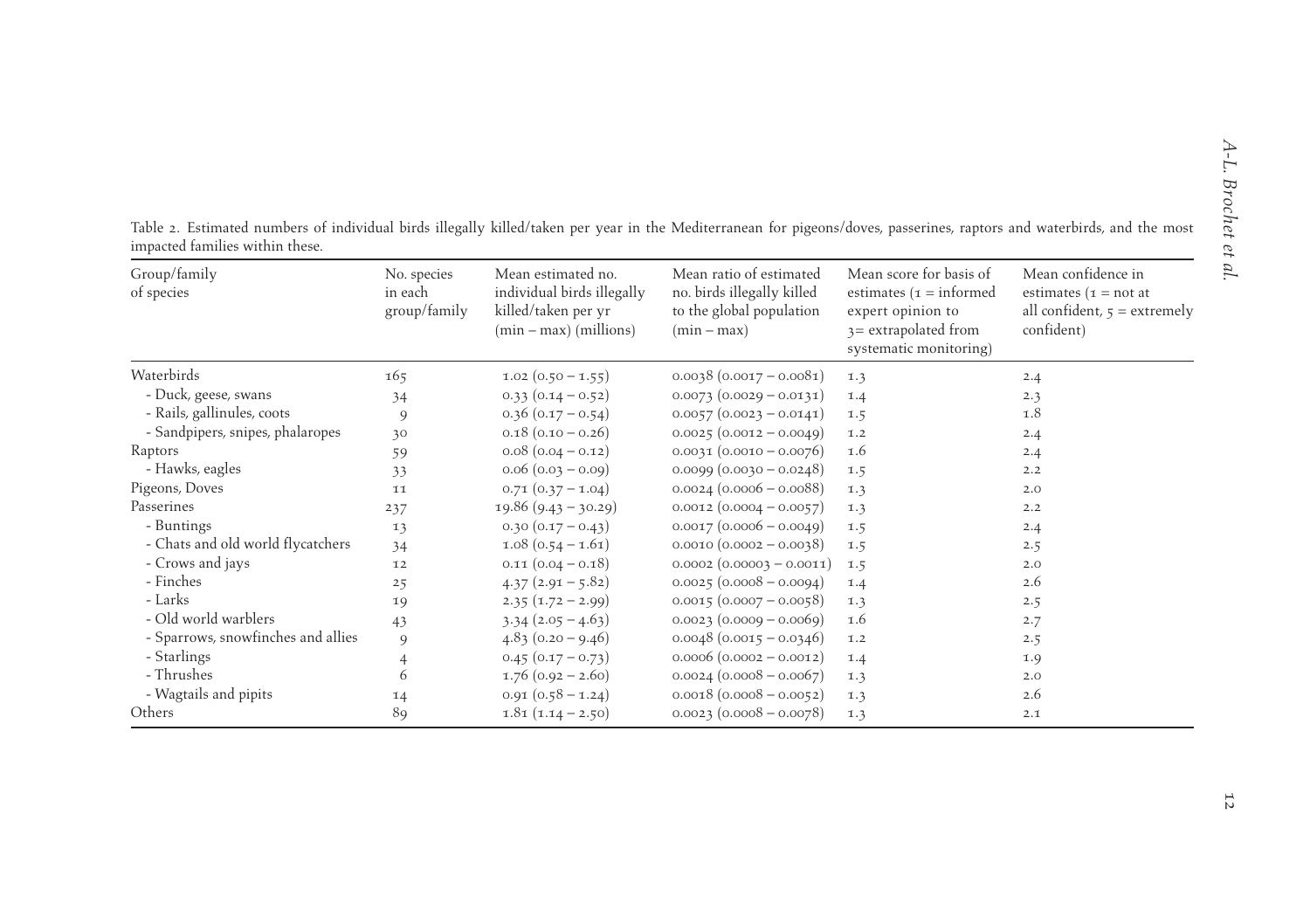

Figure 3. Mean estimated numbers of individual birds illegally killed/taken per species.

number, with the lower number being the proportion targeted for which the reason was listed as of primary importance, and the upper number including those targeted for which the reason was listed as of secondary importance), food (65–71%) or for capture as cage-birds/decoys/etc. (29– 39%). Most species (62%) were reported to be killed for multiple reasons, e.g. food and sport together, when birds killed for sport are then taken home and eaten (in 62% of cases where food was listed, so was sport, in 54% of cases where sport was listed, so was food). The importance of these reasons varied across the three sub-regions (Figures 5 and 6). Taxidermy and predator control were of relatively minor importance, although taxidermy may affect rare species (highly targeted for collection; e.g. in Albania, Malta and Lebanon) and predator control was listed in some European countries (e.g. France, Portugal and Spain) as the primary reason for targeting raptor species. Bird families likely to be targeted for food were mainly shrikes (six species, 100% of species of this family present regularly in the region were reported to be illegally killed for this reason), thrushes (five species, 83%) and ducks/geese/swans (28 species, 82%). These same three bird families were also the main families targeted for sport (all six shrike species and all six thrush species, plus 32 species—94%—of ducks/geese/swans), while those likely to be targeted for capture as cage-birds/decoys were mainly thrushes (five species, 83%), buntings (nine species, 69%) and shrikes (four species, 67%); only families with more than five species were considered in this analysis).

 Among the types of illegality documented, illegal shooting and illegal trapping were the most important at both the Mediterranean and subregional scales (Figures  $\tau$  and 8), with 81–84% of species known or likely to be illegally killed in significant numbers being affected by illegal shooting (with the lower number being the proportion targeted for which the type was listed as of primary importance, and the upper number including those targeted for which the type was listed as of secondary importance) and 61–70% by illegal trapping. Bird families likely to be targeted by illegal trapping were mainly shrikes (six species, 100% of species of this family present regularly in the region), thrushes (five species, 83%), and rails/gallinules/coots (seven species, 78%), while bird families likely to be targeted by illegal shooting were mainly ducks/geese/swans (32 species, 94%), rails/gallinules/coots (eight species, 89%), shrikes (five species, 83%) and thrushes (five species, 83%; only families with more than five species were considered in this analysis).

#### **Discussion**

 Wildlife crime, especially illegal killing, is difficult to quantify, and its true impact on populations can be underestimated if crime is under-recorded (Amar *et al.* 2012 ). This review is the first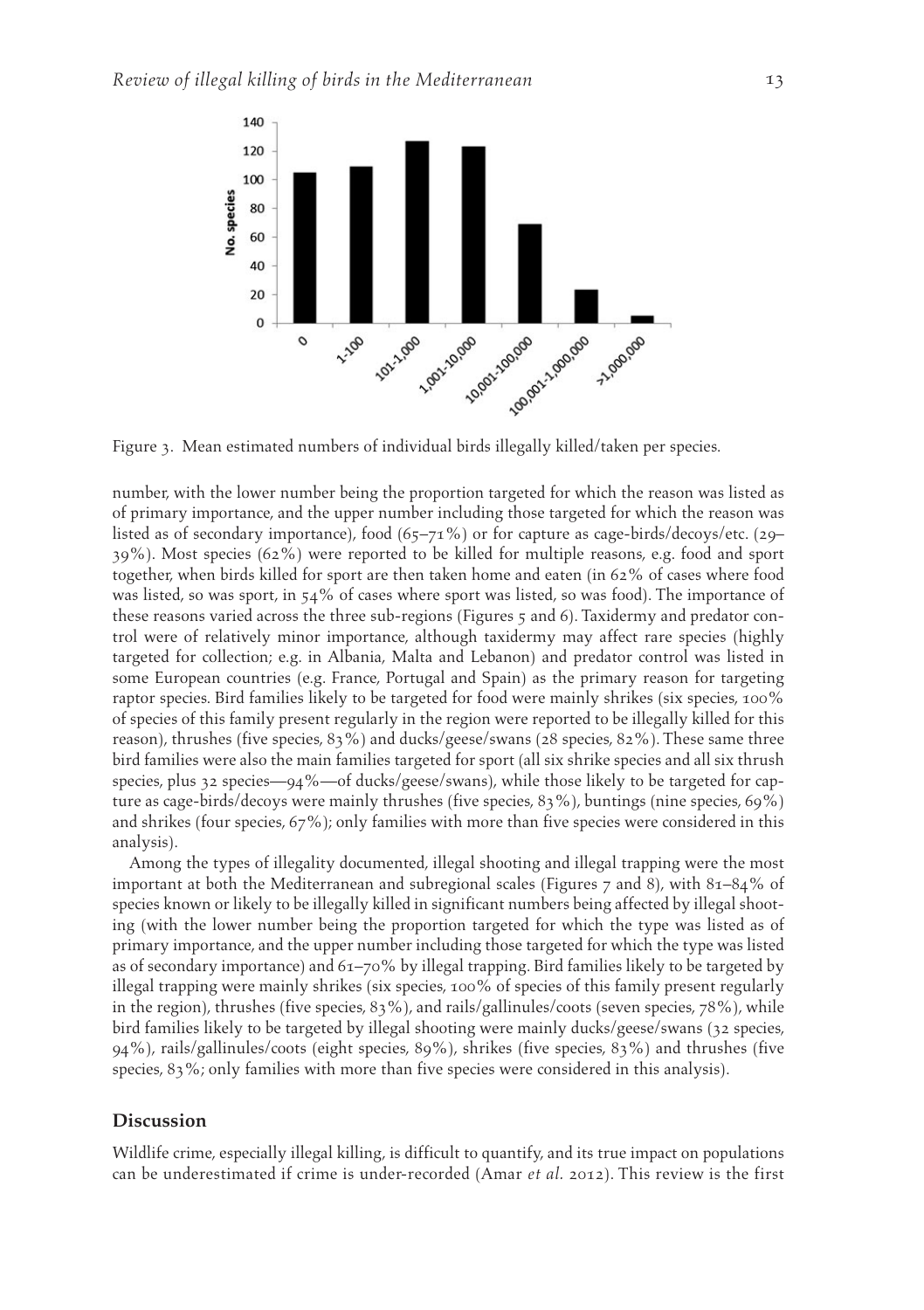| Species                                           | Mean estimated<br>no. individual birds<br>illegally killed/year<br>$(min - max)$ (millions) | Mean score for basis of<br>estimates ( $\tau$ = informed<br>expert opinion to<br>$3 =$ extrapolated from<br>systematic monitoring) | Mean confidence in<br>estimates ( $t = not$<br>at all confident,<br>$5 =$ extremely<br>confident) | Migratory<br>status | Countries with the largest<br>estimated no. individual<br>birds illegally killed/year |
|---------------------------------------------------|---------------------------------------------------------------------------------------------|------------------------------------------------------------------------------------------------------------------------------------|---------------------------------------------------------------------------------------------------|---------------------|---------------------------------------------------------------------------------------|
| House Sparrow Passer domesticus                   | $4.72$ (0.15-9.28) <sup>1</sup>                                                             | 1.4                                                                                                                                | 2.5                                                                                               | Non-migrant         | Egypt, Lebanon, Italy                                                                 |
| Eurasian Chaffinch Fringilla coelebs              | $2.88$ (2.15-3.62) <sup>2</sup>                                                             | 1.5                                                                                                                                | 2.5                                                                                               | Migrant             | Italy, France, Lebanon                                                                |
| Blackcap Sylvia atricapilla                       | $1.79(1.15 - 2.44)$                                                                         | 1.5                                                                                                                                | 2.6                                                                                               | Migrant             | Syria, Lebanon, Cyprus                                                                |
| Common Quail Coturnix coturnix                    | $1.65$ $(1.08 - 2.23)$                                                                      | 1.4                                                                                                                                | 2.6                                                                                               | Migrant             | Lebanon, Syria, Egypt                                                                 |
| Song Thrush Turdus philomelos                     | $1.25(0.74 - 1.75)$                                                                         | 1.4                                                                                                                                | 2.3                                                                                               | Migrant             | Cyprus, Italy, Spain                                                                  |
| Calandra Lark Melanocorypha calandra              | $0.95$ (0.70-1.20) 3                                                                        | 1.3                                                                                                                                | 2.4                                                                                               | Migrant             | Lebanon, Syria, Montenegro                                                            |
| Eurasian Skylark Alauda arvensis                  | $0.75(0.51-0.98)$                                                                           | 1.3                                                                                                                                | 2.1                                                                                               | Migrant             | Syria, Albania, Italy                                                                 |
| Meadow Pipit Anthus pratensis                     | $0.72$ $(0.51 - 0.93)$ 4                                                                    | 1.5                                                                                                                                | 2.2                                                                                               | Migrant             | Italy, Lebanon, Syria                                                                 |
| European Robin Erithacus rubecula                 | $0.63(0.39 - 0.88)$                                                                         | 1.5                                                                                                                                | 2.5                                                                                               | Migrant             | Italy, France, Syria                                                                  |
| European Turtle-dove Streptopelia turtur          | $0.60$ $(0.34 - 0.87)$                                                                      | 1.5                                                                                                                                | 2.5                                                                                               | Migrant             | Libya, Syria, Greece                                                                  |
| European Goldfinch Carduelis carduelis            | $0.49(0.31 - 0.66)$                                                                         | 1.5                                                                                                                                | 2.8                                                                                               | Migrant             | Greece, Italy, Syria                                                                  |
| Common Starling Sturnus vulgaris                  | $0.45(0.17-0.73)$                                                                           | 1.3                                                                                                                                | 2.2                                                                                               | Migrant             | Italy, Croatia, Lebanon                                                               |
| Lesser Whitethroat Sylvia curruca                 | $0.42$ (0.23–0.62) <sup>5</sup>                                                             | 1.5                                                                                                                                | 2.4                                                                                               | Migrant             | Cyprus, Syria, Lebanon                                                                |
| Common Whitethroat Sylvia communis                | 0.40 $(0.28 - 0.52)^6$                                                                      | 1.4                                                                                                                                | 2.3                                                                                               | Migrant             | Syria, Cyprus, Lebanon                                                                |
| Common Chiffchaff Phylloscopus collybita          | $0.36$ (0.18-0.54) <sup>7</sup>                                                             | 1.4                                                                                                                                | 2.6                                                                                               | Migrant             | Cyprus, Syria, Italy                                                                  |
| Greater Short-toed Lark Calandrella brachydactyla | $0.28$ (0.22–0.35) <sup>8</sup>                                                             | 1.5                                                                                                                                | 2.6                                                                                               | Migrant             | Syria, Lebanon, Greece                                                                |
| Common Coot Fulica atra                           | $0.28(0.14 - 0.42)$                                                                         | 1.2                                                                                                                                | 2.4                                                                                               | Migrant             | Egypt, Croatia, Turkey                                                                |
| Lesser Short-toed Lark Calandrella rufescens      | $0.27$ $(0.21 - 0.34)$ 9                                                                    | 1.1                                                                                                                                | 3.0                                                                                               | Migrant             | Syria, Lebanon, Tunisia                                                               |
| Hawfinch Coccothraustes coccothraustes            | $0.26$ (0.10-0.41) <sup>10</sup>                                                            | 1.6                                                                                                                                | 2.0                                                                                               | Migrant             | Italy, Greece, Lebanon                                                                |
| Redwing Turdus iliacus                            | $0.22$ (0.06-0.38) <sup>11</sup>                                                            | 1.4                                                                                                                                | 2.3                                                                                               | Migrant             | Italy, Syria, Spain                                                                   |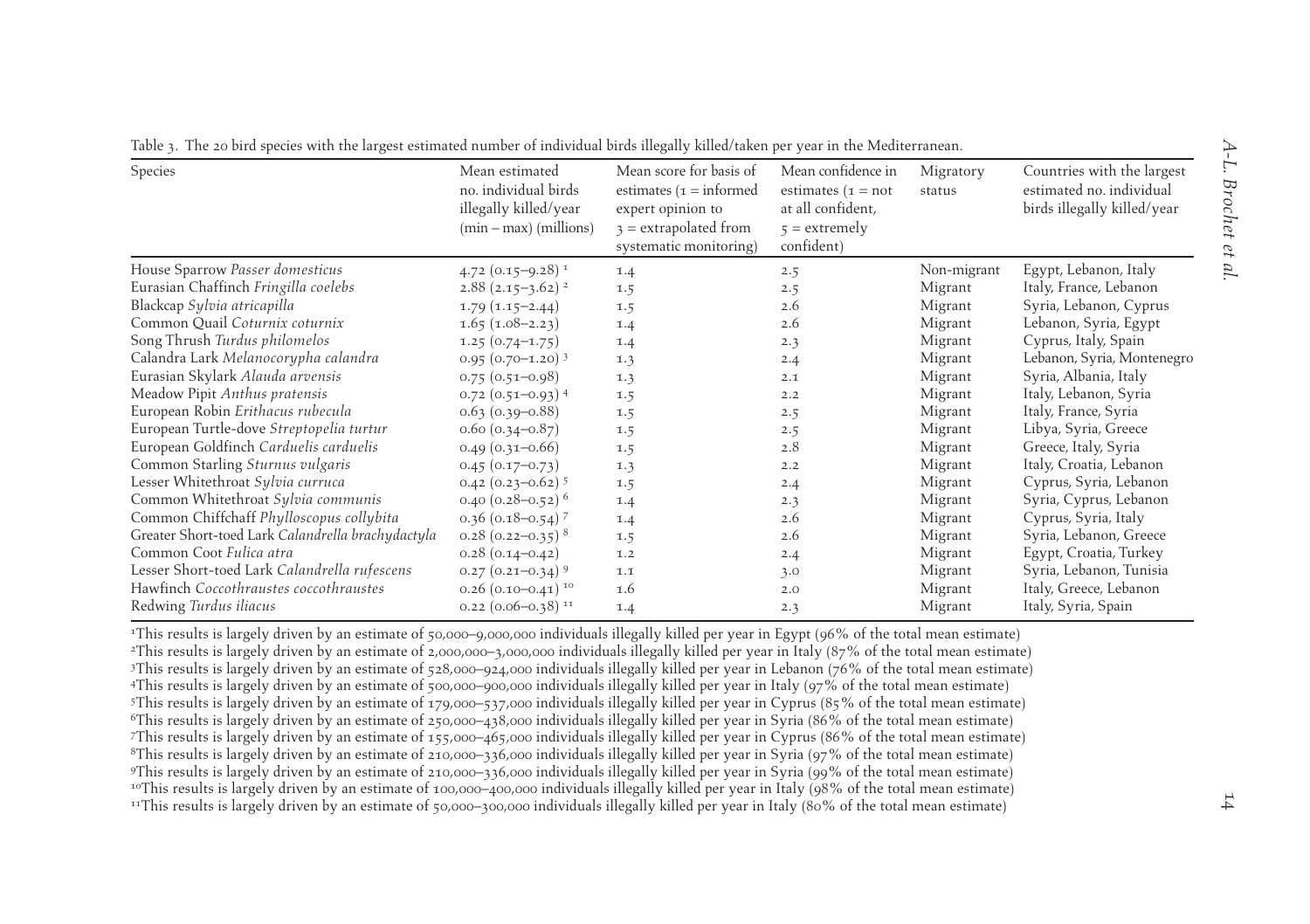| Species (IUCN Red List<br>category)                                      | Ratio of estimated<br>no. individual birds<br>illegally killed/taken<br>to the global population<br>$(min - max)$ | Ratio of estimated<br>no. individual birds<br>illegally killed/taken<br>to the European<br>population (min – max) | Mean score for basis<br>of estimates $(1 = informed$<br>expert opinion to<br>$3 =$ extrapolated from<br>systematic monitoring) | Mean confidence<br>in estimates<br>$(x = not at all)$<br>confident,<br>$5 =$ extremely<br>confident) | Migratory<br>status    | Countries with the<br>largest estimated no.<br>individual birds<br>illegally killed/year |
|--------------------------------------------------------------------------|-------------------------------------------------------------------------------------------------------------------|-------------------------------------------------------------------------------------------------------------------|--------------------------------------------------------------------------------------------------------------------------------|------------------------------------------------------------------------------------------------------|------------------------|------------------------------------------------------------------------------------------|
| Rock Partridge Alectoris<br>graeca (NT)                                  | $0.045(0.014 - 0.101)$                                                                                            | $0.045$ (0.014-0.101) [7]                                                                                         | $1.1\,$                                                                                                                        | 2.1                                                                                                  | Altitudinal<br>Migrant | Croatia/Italy, Albania                                                                   |
| African Houbara Chlamydotis<br>undulata (VU)<br>White-headed Duck Oxyura | $0.041(0.017 - 0.103)$                                                                                            |                                                                                                                   | $1.1\,$                                                                                                                        | 1.6                                                                                                  | Unknown                | Libya, Algeria, Tunisia                                                                  |
| leucocephala (EN)<br>Spanish Imperial Eagle Aquila                       | $0.035$ (0.003-0.089) <sup>1</sup>                                                                                | $0.285$ (0.019-0.926) [1] <sup>1</sup>                                                                            | 1.3                                                                                                                            | 2.2                                                                                                  | Migrant                | Turkey, Syria, Algeria                                                                   |
| adalberti (VU)<br>Ferruginous Duck Aythya                                | $0.035$ (0.008-0.061) <sup>2</sup>                                                                                | $0.077$ $(0.019 - 0.137)$ $[5]$ <sup>2</sup>                                                                      | 2.0                                                                                                                            | 2.0                                                                                                  | Non-migrant            | Spain                                                                                    |
| nyroca (NT)<br>Syrian Serin Serinus                                      | $0.029(0.014 - 0.053)$                                                                                            | $0.085$ (0.041-0.162) [4]                                                                                         | 1.3                                                                                                                            | 2.2                                                                                                  | Migrant                | Serbia, Libya, Croatia                                                                   |
| syriacus (VU)<br>Eurasian Curlew Numenius                                | $0.026$ (0.007-0.106) 3                                                                                           |                                                                                                                   | 1.3                                                                                                                            | 2.5                                                                                                  | Migrant                | Lebanon, Syria                                                                           |
| arquata (NT)                                                             | $0.019(0.012 - 0.030)^4$                                                                                          | $0.027$ (0.018-0.040) [10] 4                                                                                      | 1.2                                                                                                                            | 2.2                                                                                                  | Migrant                | Libya, Italy, Albania                                                                    |
| Red Kite Milvus milvus (NT)<br>Sociable Lapwing Vanellus                 | $0.016$ (0.005-0.030) <sup>5</sup>                                                                                | $0.016$ (0.005-0.030) [11] $5$                                                                                    | 1.5                                                                                                                            | 1.7                                                                                                  | Migrant                | Spain, Italy Portugal                                                                    |
| gregarious (CR)<br>Marbled Teal Marmaronetta                             | $0.011 (0.004 - 0.019)$                                                                                           |                                                                                                                   | 1.0                                                                                                                            | 2.5                                                                                                  | Migrant                | Syria, Turkey                                                                            |
| angustirostris (VU)<br>Egyptian Vulture Neophron                         | $0.010(0.003 - 0.019)$                                                                                            | $0.244$ (0.041-0.959) [2]                                                                                         | $1.1\,$                                                                                                                        | 2.2                                                                                                  | Migrant                | Turkey, Syria, Tunisia                                                                   |
| percnopterus (EN)                                                        | $0.009$ $(0.002 - 0.031)^6$                                                                                       |                                                                                                                   | 1.3                                                                                                                            | 2.2                                                                                                  | Migrant                | Spain, Turkey, Syria                                                                     |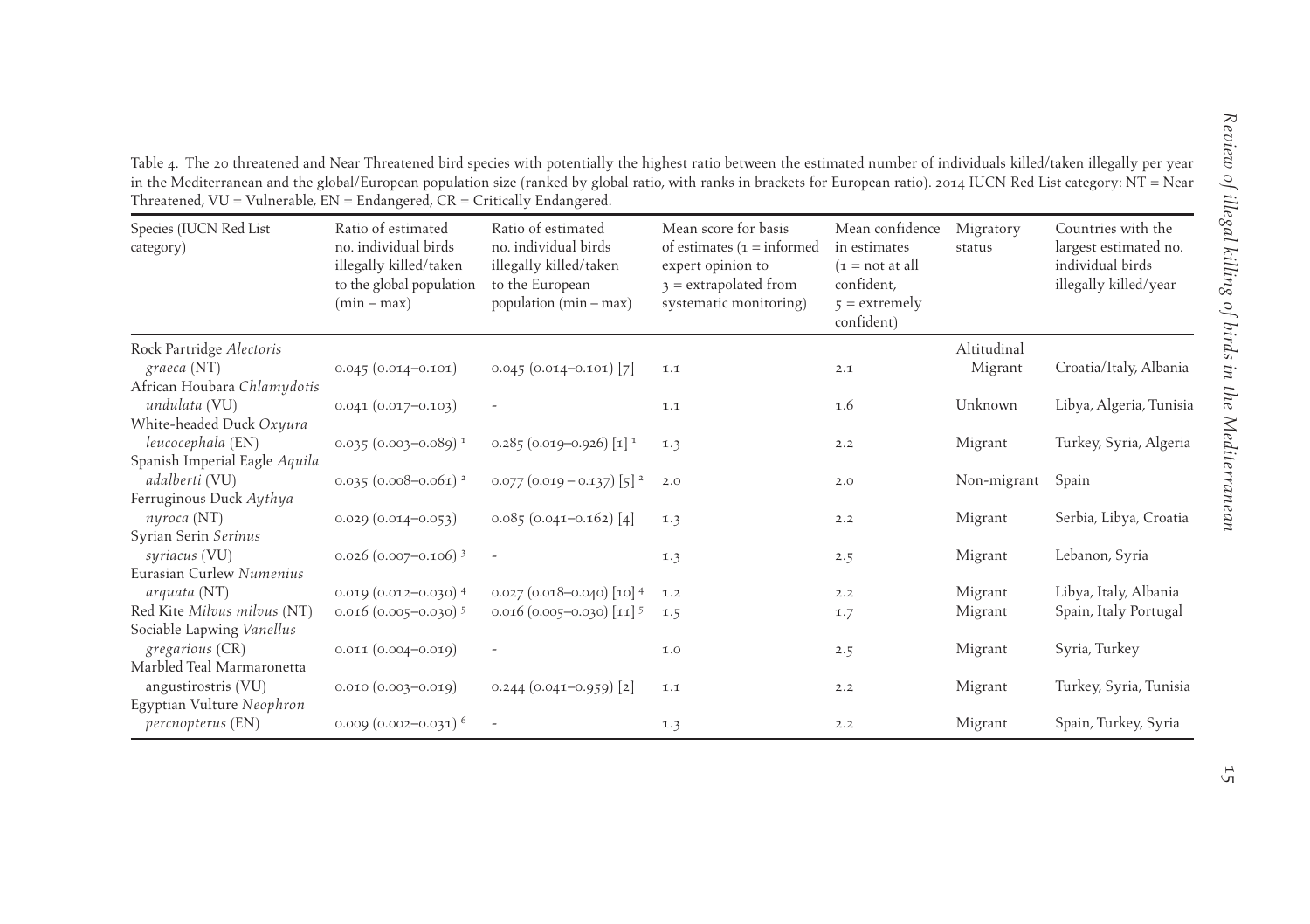| Species (IUCN Red List<br>category)           | Ratio of estimated<br>no. individual birds<br>illegally killed/taken<br>to the global population<br>$(min - max)$ | Ratio of estimated<br>no. individual birds<br>illegally killed/taken<br>to the European<br>population (min – max) | Mean score for basis<br>of estimates $(1 = informed)$<br>expert opinion to<br>$3$ = extrapolated from<br>systematic monitoring) | Mean confidence<br>in estimates<br>$\left(1 = \text{not at all}\right)$<br>confident,<br>$5 =$ extremely<br>confident) | Migratory<br>status | Countries with the<br>largest estimated no.<br>individual birds<br>illegally killed/year |
|-----------------------------------------------|-------------------------------------------------------------------------------------------------------------------|-------------------------------------------------------------------------------------------------------------------|---------------------------------------------------------------------------------------------------------------------------------|------------------------------------------------------------------------------------------------------------------------|---------------------|------------------------------------------------------------------------------------------|
| Pallid Harrier Circus                         |                                                                                                                   |                                                                                                                   |                                                                                                                                 |                                                                                                                        |                     |                                                                                          |
| macrourus (NT)                                | $0.008(0.004 - 0.015)$                                                                                            | $0.045$ (0.017-0.151) [8]                                                                                         | 1.2                                                                                                                             | 2.1                                                                                                                    | Migrant             | Italy, Cyprus, Turkey                                                                    |
| Cinereous Vulture Aegypius                    |                                                                                                                   |                                                                                                                   |                                                                                                                                 |                                                                                                                        |                     |                                                                                          |
| monachus (NT)                                 | $0.008$ $(0.004 - 0.013)$ 7                                                                                       | $0.027$ (0.015-0.041) [9] 7                                                                                       | 1.6                                                                                                                             | 2.6                                                                                                                    | Migrant             | Spain                                                                                    |
| Eastern Imperial Eagle Aquila                 |                                                                                                                   |                                                                                                                   |                                                                                                                                 |                                                                                                                        |                     |                                                                                          |
| heliaca (VU)<br>Great Bustard Otis tarda (VU) | $0.006$ $(0.001 - 0.028)$<br>$0.006$ $(0.002 - 0.012)$                                                            | $0.013$ $(0.004 - 0.026)$ [12]                                                                                    | 1.1                                                                                                                             | 2.1                                                                                                                    | Migrant             | Turkey, Egypt, Syria                                                                     |
| Yelkouan Shearwater Puffinus                  |                                                                                                                   | $0.006$ $(0.002 - 0.010)$ $[14]$                                                                                  | 1.3                                                                                                                             | 2.7                                                                                                                    | Migrant             | Turkey, Spain, Syria                                                                     |
| yelkouan (VU)                                 | $0.005(0.003 - 0.009)$                                                                                            |                                                                                                                   | 2.0                                                                                                                             |                                                                                                                        | Migrant             | Greece, Malta                                                                            |
| Northern Bald Ibis Geronticus                 |                                                                                                                   |                                                                                                                   |                                                                                                                                 | 2.5                                                                                                                    |                     |                                                                                          |
| eremita (CR)                                  | $0.004$ (0.002-0.006) $8$                                                                                         |                                                                                                                   | 1.0                                                                                                                             | 5.0                                                                                                                    | Migrant             | Italy                                                                                    |
| Caucasian Grouse Lyrurus                      |                                                                                                                   |                                                                                                                   |                                                                                                                                 |                                                                                                                        |                     |                                                                                          |
| mlokosiewiczi (NT)                            | $0.004$ (0.001-0.008) 9                                                                                           | $0.005$ $(0.001 - 0.014)$ $[15]$ <sup>9</sup>                                                                     | 1.0                                                                                                                             | 1.0                                                                                                                    | Non-migrant         | Turkey                                                                                   |
| Dalmatian Pelican Pelecanus                   |                                                                                                                   |                                                                                                                   |                                                                                                                                 |                                                                                                                        |                     | Greece, Albania,                                                                         |
| crispus (VU)                                  | $0.003$ $(0.001 - 0.007)$                                                                                         | $0.004$ $(0.001 - 0.007)$ [16]                                                                                    | 1.2                                                                                                                             | 3.0                                                                                                                    | Migrant             | Lebanon                                                                                  |
| Bearded Vulture Gypaetus                      |                                                                                                                   |                                                                                                                   |                                                                                                                                 |                                                                                                                        |                     |                                                                                          |
| barbatus (NT)                                 | $0.003$ $(0.0001 - 0.020)$                                                                                        |                                                                                                                   | 1.5                                                                                                                             | 2.3                                                                                                                    | Non-migrant         | Spain, France, Italy                                                                     |
| Saker Falcon Falco cherrug (EN)               |                                                                                                                   | $0.117(0.053 - 0.207)[3]$                                                                                         | 1.4                                                                                                                             | 2.3                                                                                                                    | Migrant             | Turkey, Libya, Serbia                                                                    |
| Lesser White-fronted Goose                    |                                                                                                                   |                                                                                                                   |                                                                                                                                 |                                                                                                                        |                     | Syria, Turkey, Bosnia                                                                    |
| Anser erythropus (VU)                         |                                                                                                                   | $0.061$ $(0.024 - 0.146)$ [6]                                                                                     | 1.5                                                                                                                             | 2.0                                                                                                                    | Migrant             | and Herzegovina                                                                          |
| Greater Spotted Eagle Clanga                  |                                                                                                                   |                                                                                                                   |                                                                                                                                 |                                                                                                                        |                     |                                                                                          |
| clanga (VU)                                   |                                                                                                                   | $0.010$ $(0.004 - 0.017)$ [13]                                                                                    | 1.3                                                                                                                             | 2.4                                                                                                                    | Migrant             | Syria/Turkey, Italy                                                                      |
| European Roller Coracias                      |                                                                                                                   |                                                                                                                   |                                                                                                                                 |                                                                                                                        |                     | Syria, Cyprus,                                                                           |
| garrulus (NT)                                 |                                                                                                                   | $0.004$ $(0.001 - 0.008)$ [17]                                                                                    | 1.3                                                                                                                             | 2.5                                                                                                                    | Migrant             | Lebanon                                                                                  |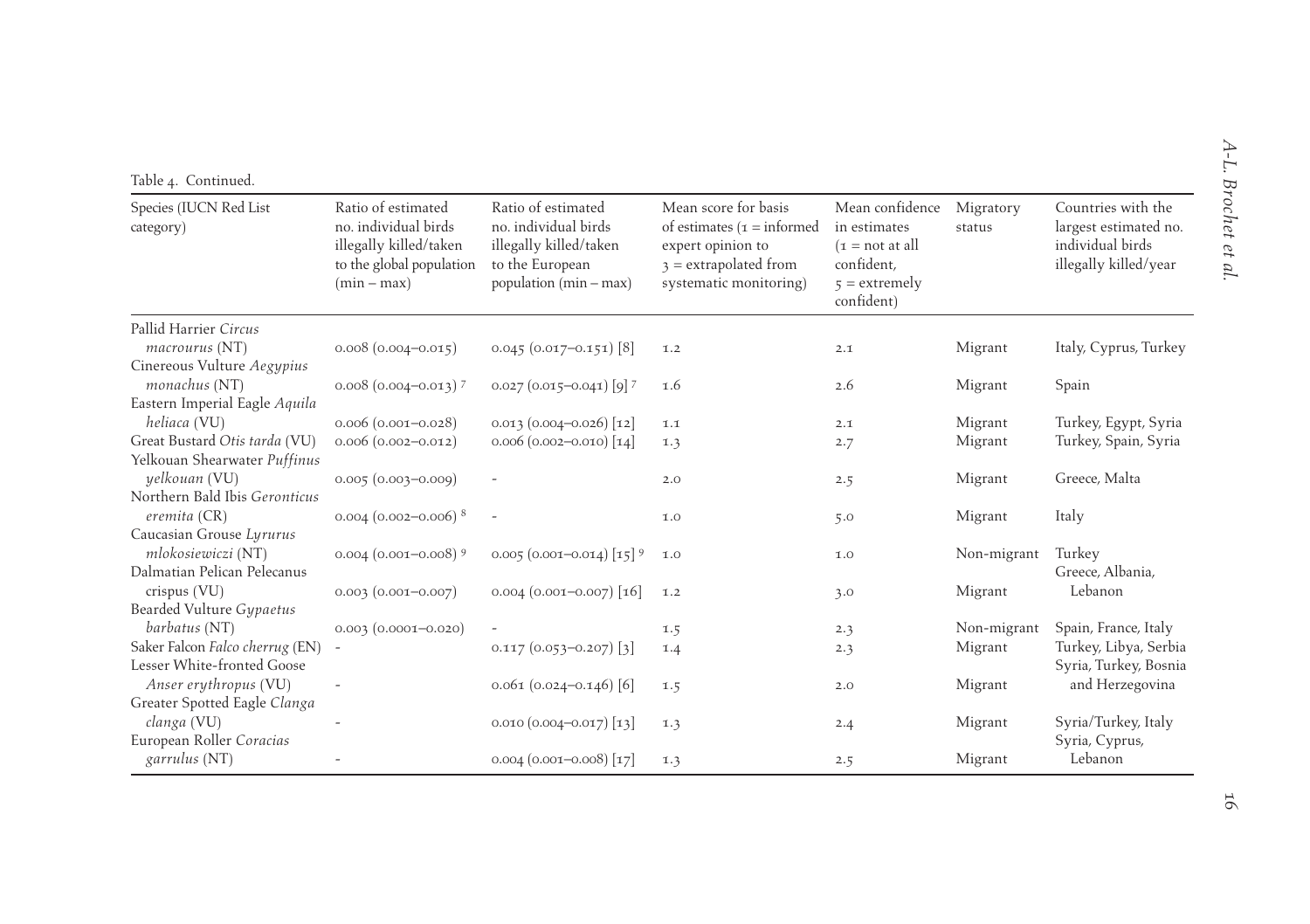| Species (IUCN Red List<br>category)                                                                                                                                                                                                                                                                                                                                                                                                                                                                                                                                                                                                                                                                                                                                                                                                                                                                                                                                                                                                                                                                                                                                                                                                                                                                                                                                                                                                                                                                                                                           | Ratio of estimated<br>no. individual birds<br>illegally killed/taken<br>to the global population<br>$(min - max)$ | Ratio of estimated<br>no. individual birds<br>illegally killed/taken<br>to the European<br>population (min – max) | Mean score for basis<br>of estimates ( $\tau$ = informed<br>expert opinion to<br>$3$ = extrapolated from<br>systematic monitoring) | Mean confidence<br>in estimates<br>$\left(1 = \text{not at all}\right)$<br>confident,<br>$5 =$ extremely<br>confident) | Migratory<br>status | Countries with the<br>largest estimated no.<br>individual birds<br>illegally killed/year |
|---------------------------------------------------------------------------------------------------------------------------------------------------------------------------------------------------------------------------------------------------------------------------------------------------------------------------------------------------------------------------------------------------------------------------------------------------------------------------------------------------------------------------------------------------------------------------------------------------------------------------------------------------------------------------------------------------------------------------------------------------------------------------------------------------------------------------------------------------------------------------------------------------------------------------------------------------------------------------------------------------------------------------------------------------------------------------------------------------------------------------------------------------------------------------------------------------------------------------------------------------------------------------------------------------------------------------------------------------------------------------------------------------------------------------------------------------------------------------------------------------------------------------------------------------------------|-------------------------------------------------------------------------------------------------------------------|-------------------------------------------------------------------------------------------------------------------|------------------------------------------------------------------------------------------------------------------------------------|------------------------------------------------------------------------------------------------------------------------|---------------------|------------------------------------------------------------------------------------------|
| Semi-collared Flycatcher<br>Ficedula semitorquata (NT)<br>Red-footed Falcon Falco                                                                                                                                                                                                                                                                                                                                                                                                                                                                                                                                                                                                                                                                                                                                                                                                                                                                                                                                                                                                                                                                                                                                                                                                                                                                                                                                                                                                                                                                             | $\overline{\phantom{a}}$                                                                                          | $0.003$ $(0.001 - 0.009)$ $[18]$ <sup>10</sup> 2.0                                                                |                                                                                                                                    | 3.0                                                                                                                    | Migrant             | Cyprus                                                                                   |
| vespertinus (NT)<br>Black-tailed Godwit Limosa<br>limosa(NT)                                                                                                                                                                                                                                                                                                                                                                                                                                                                                                                                                                                                                                                                                                                                                                                                                                                                                                                                                                                                                                                                                                                                                                                                                                                                                                                                                                                                                                                                                                  |                                                                                                                   | $0.002$ $(0.001 - 0.004)$ [19]<br>$0.001$ $(0.0004 - 0.002)$ $[20]$                                               | 1.3<br>1.2                                                                                                                         | 2.2<br>1.9                                                                                                             | Migrant<br>Migrant  | Syria, Italy, Serbia<br>Albania, France, Italy                                           |
| <sup>1</sup> This results is largely driven by an estimate of 10-610 individuals illegally killed per year in Turkey (84% of the total mean estimate)<br><sup>2</sup> This results is largely driven by an estimate of 20-150 individuals illegally killed per year in Spain (98% of the total mean estimate)<br><sup>3</sup> This results is largely driven by an estimate of 80-320 individuals illegally killed per year in Lebanon (84% of the total mean estimate)<br>4This results is largely driven by an estimate of 15,000-20,000 individuals illegally killed per year in Libya (85% of the total mean estimate)<br><sup>5</sup> This results is largely driven by an estimate of 430-1,800 individuals illegally killed per year in Spain (81% of the total mean estimate)<br><sup>6</sup> This results is largely driven by an estimate of 90-500 individuals illegally killed per year in Spain (79% of the total mean estimate)<br>7This results is largely driven by an estimate of 100-250 individuals illegally killed per year in Spain (89% of the total mean estimate)<br><sup>8</sup> This results is largely driven by an estimate of $1$ -3 individuals illegally killed per year in Italy (100% of the total mean estimate)<br>9This results is largely driven by an estimate of 100-500 individuals illegally killed per year in Turkey (100% of the total mean estimate)<br><sup>10</sup> This results is largely driven by an estimate of 50-300 individuals illegally killed per year in Cyprus (100% of the total mean estimate) |                                                                                                                   |                                                                                                                   |                                                                                                                                    |                                                                                                                        |                     |                                                                                          |
|                                                                                                                                                                                                                                                                                                                                                                                                                                                                                                                                                                                                                                                                                                                                                                                                                                                                                                                                                                                                                                                                                                                                                                                                                                                                                                                                                                                                                                                                                                                                                               |                                                                                                                   |                                                                                                                   |                                                                                                                                    |                                                                                                                        |                     |                                                                                          |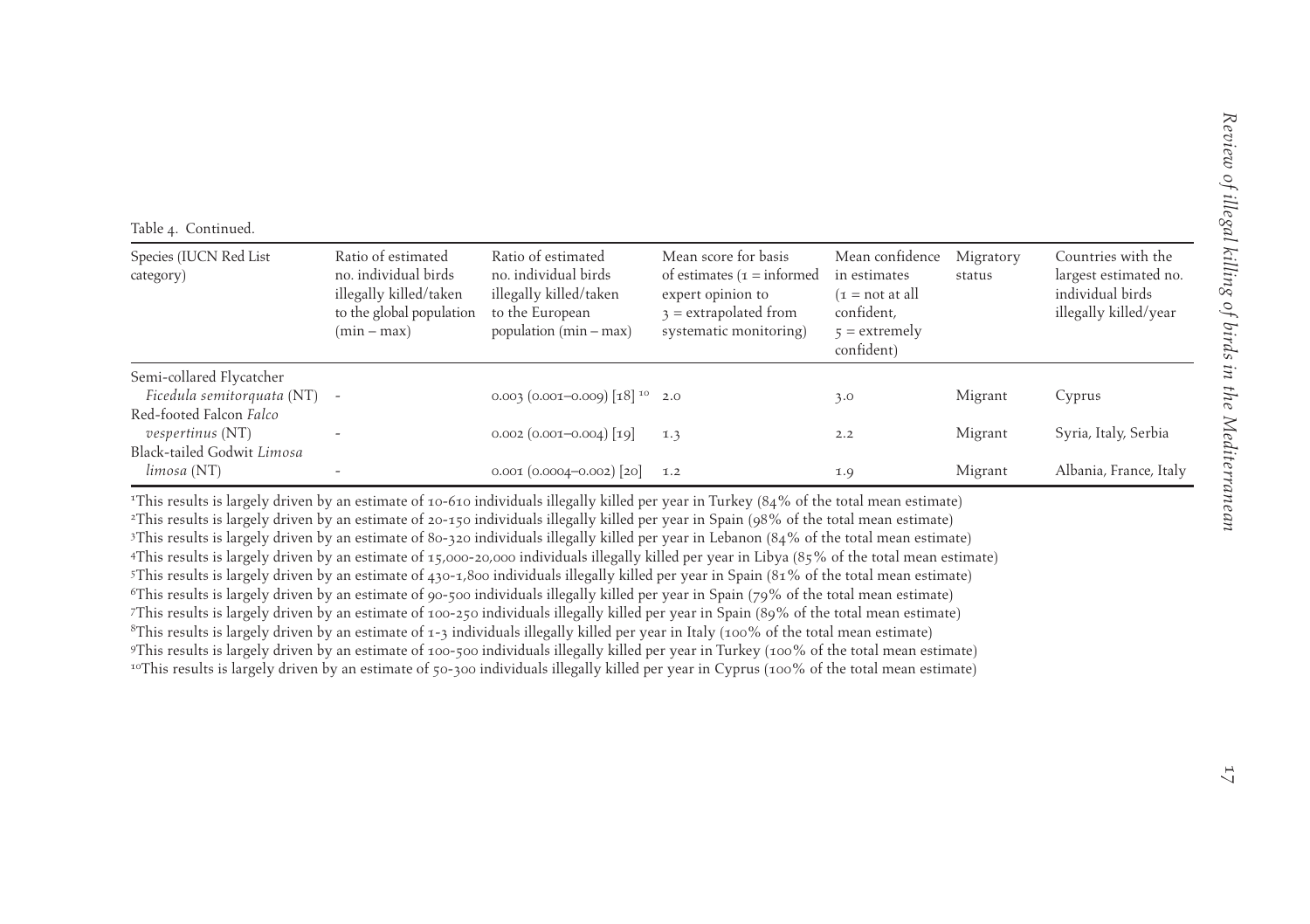

Mean estimated number of birds killed/taken illegally per location per year  $\circ$  <100.000  $\bullet$  > 100,000 Countries assessed The 20 locations at which potentially the largest number of individual birds are reported to be illegally killed/taken per year  $< 400,000$  400,001 - 500,000 500,001 - 600,000 > 600,000

 Figure 4. The potential worst locations where large number of individual birds are reported to be illegally killed/taken per year. Numbers match those in Table 5.

pan-Mediterranean analysis providing detailed quantitative estimates of the scope and scale of illegal killing of birds. However, illegal activities are typically difficult to detect, and systematic monitoring systems are far from comprehensive across the region. The quality of the data gathered varies, with considerable uncertainty over some estimates, and most of them are based on expert opinion and few were scored as high confidence ( Table 1 ). Global/European/flyway population data used to indicate the relative impact of illegal killing on different species also had a broad range, reflecting uncertainty. The ranking of species presented here is therefore more informative than the absolute values. The figures presented in this paper should be considered as current best estimates, which can be further refined through future work. Improved availability of systematic monitoring data on illegal killing should allow repeat assessments to improve in accuracy over time.

#### *Scale and scope of illegal killing in the Mediterranean*

 Illegal killing was reported to be widespread among Mediterranean species: 67% of bird species regularly present in at least one Mediterranean country were reported to be illegally killed in significant numbers (as defined in the Methods), and  $11-36$  million individuals per year were estimated to be killed illegally across the region. Earlier studies (e.g. Woldhek 1979 , Magnin 1991 ) estimated that hundreds to thousands of millions of individual birds were killed per year, but did not distinguish between legal hunting and illegal killing, and used simplistic methods (generally extrapolating from region-wide estimates of the numbers of hunters and trappers and the number of birds shot/trapped per hunter/trapper); none attempted to compile totals per species. It is possible that better law enforcement and implementation of strong legal protection, such as that provided under the EU Birds Directive, may have reduced the total numbers of birds illegally killed each year. However, numbers of migratory birds in the region have declined substantially, with one study estimating that there are 300 million fewer farmland birds in Europe today than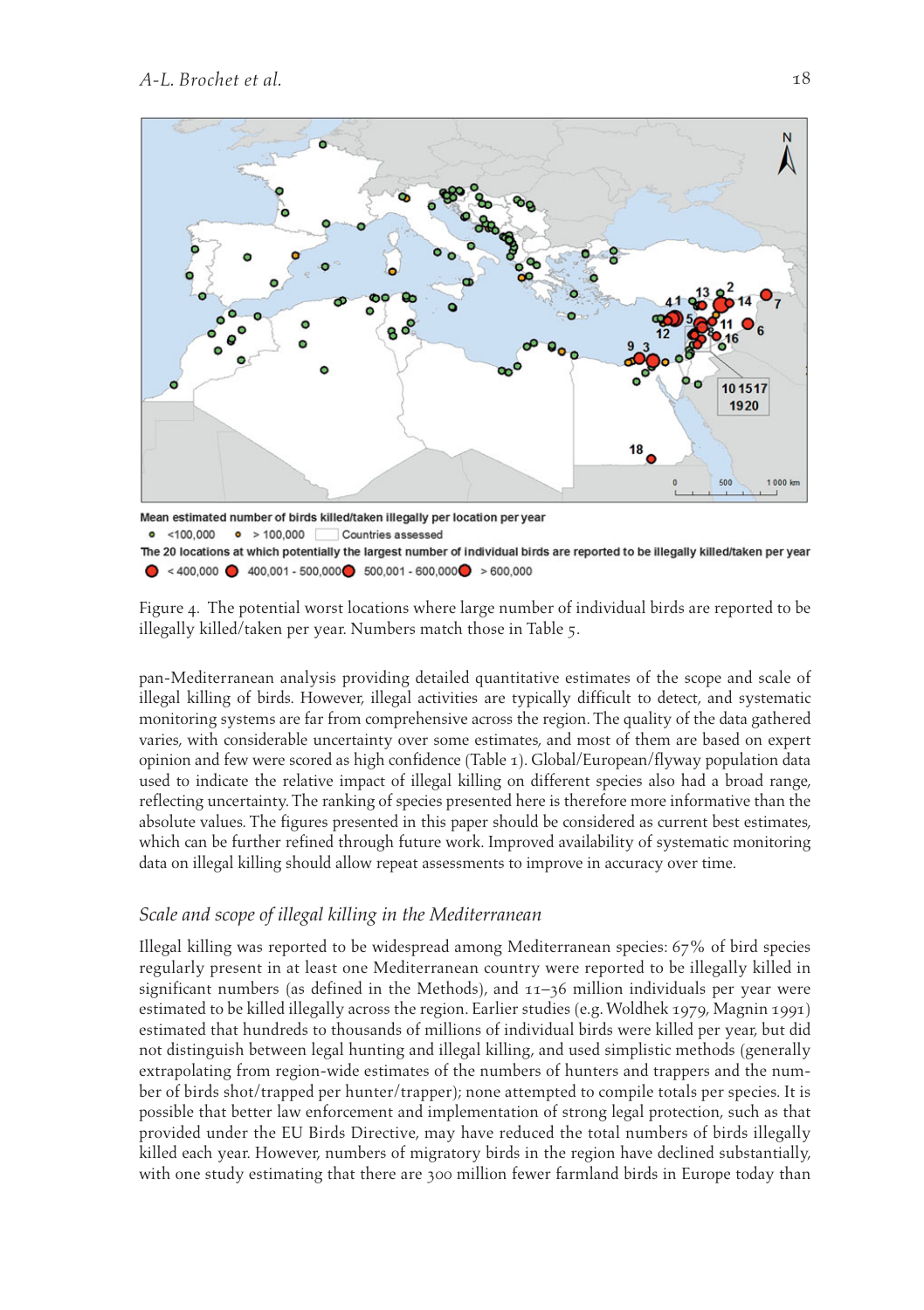| Location [country]                               | Mean estimated no. individual birds<br>illegally killed/year (min – max) |
|--------------------------------------------------|--------------------------------------------------------------------------|
| 1. Famagusta area [Cyprus]                       | 689,000 (405,000-973,000)                                                |
| 2. Menbej-Tishreen Dam [Syria]                   | 679,000 (504,000-853,000)                                                |
| 3. Manzala [Egypt]                               | 593,000 (33,000-1,200,000)                                               |
| 4. Dhekelia Eastern Sovereign Base Area [Cyprus] | 574,000 (337,000-811,000)                                                |
| 5. Akkar (Andkit-Mounjez) [Lebanon]              | 503,000 (327,000-679,000)                                                |
| 6. Abo Hardoub [Syria]                           | 465,000 (346,000-585,000)                                                |
| 7. Malkeieh [Syria]                              | 465,000 (346,000-585,000)                                                |
| 8. Fakiha [Lebanon]                              | 438,000 (285,000-592,000)                                                |
| 9. Burullus [Egypt]                              | 428,000 (24,000-832,000)                                                 |
| 10. Roum-Aytouli [Lebanon]                       | 361,000 (235,000-487,000)                                                |
| 11. Jeb Al-Jarrah [Syria]                        | 349,000 (259,000-439,000)                                                |
| 12. Ayios Theodoros/Maroni areas [Cyprus]        | 345,000 (202,000-487,000)                                                |
| 13. Salqeen [Syria]                              | 310,000 (231,000-390,000)                                                |
| 14. Ain Eissa [Syria]                            | 310,000 (231,000-390,000)                                                |
| 15. Dalboun [Lebanon]                            | 297,000 (193,000-400,000)                                                |
| 16. Saikal Lake [Syria]                          | 252,000 (187,000-317,000)                                                |
| 17. Qaraoun area [Lebanon]                       | 245,000 (159,000-331,000)                                                |
| 18. Lake Nasser [Egypt]                          | 225,000 (12,000-437,000)                                                 |
| 19. Heijaneh Lake [Syria]                        | 213,000 (158,000-268,000)                                                |
| 20. Tel Shehab [Syria]                           | 194,000 (144,000-244,000)                                                |

 Table 5. The 20 locations at which the largest estimated numbers of individual birds are killed/taken illegally each year in the Mediterranean. Location numbers correspond to those in Figure 4.

in 1980, primarily as a result of agricultural intensification (BirdLife International 2013 ). It is also plausible that earlier estimates were inaccurate by up to one or two orders of magnitude.

 Our data also indicated that trends over the last decade in the numbers of birds killed illegally may have increased or remained stable in 13 countries, and have declined in only four (trends were unknown in seven countries) (Figure  $\alpha$ ). Our assessment also indicated that there may be some regional differences in motivations for illegal killing. In Mediterranean Europe and the Middle East, the primary reasons for killing birds appear to be for food and sport ( Figures 5b and 5d ). The category 'food' covers a wide range of activities and in much of the Mediterranean illegal killing of wild birds is not for subsistence food, rather, birds are killed to be eaten as a culinary delicacy, to be sold commercially as such, or part of a kill primarily made for sport might subsequently be eaten. In North Africa (Figure 5c), most illegal killing is reported to be primarily for food. Especially in the eastern part of the latter region (Egypt and Libya), wild birds may supply an important part of the income of a relatively small number of people selling shot or trapped birds in local markets (BirdLife International 2007), meat of wild birds being highly appreciated (S. Elhalawani pers. comm. 2015). Capture of birds for the cage-bird trade may be also a significant activity in the Mediterranean (Figure  $5$ ). As well as species kept for their attractive appearance or song (e.g. finches), this category also includes trapping of falcons, eagles and other raptors (and removal of their eggs) for falconry (Brouwer 2009). Smaller falcons, harriers and passerines may be also trapped for use as lures to attract the target species or to feed them (Porter 2005, BirdLife International 2015b). Further socioeconomic research is needed to understand the drivers of illegal killing in different countries within the region. Some illegal activities were reported to be taking place at high intensity, such as the illegal trapping of songbirds in Cyprus (reported to be occurring on an industrial scale; BirdLife Cyprus 2015a ) or the use of hundreds of kilometres of mist-nets along the Mediterranean coast in Egypt (Emile *et al.* 2014 ). The effect of political instability should also be studied further, as it seems to have a strong impact on illegal killing, e.g. through making weapons more available, and weakening legal enforcement of hunting regulations, but also by making usual areas for illegal killing inaccessible (BirdLife International 2015b).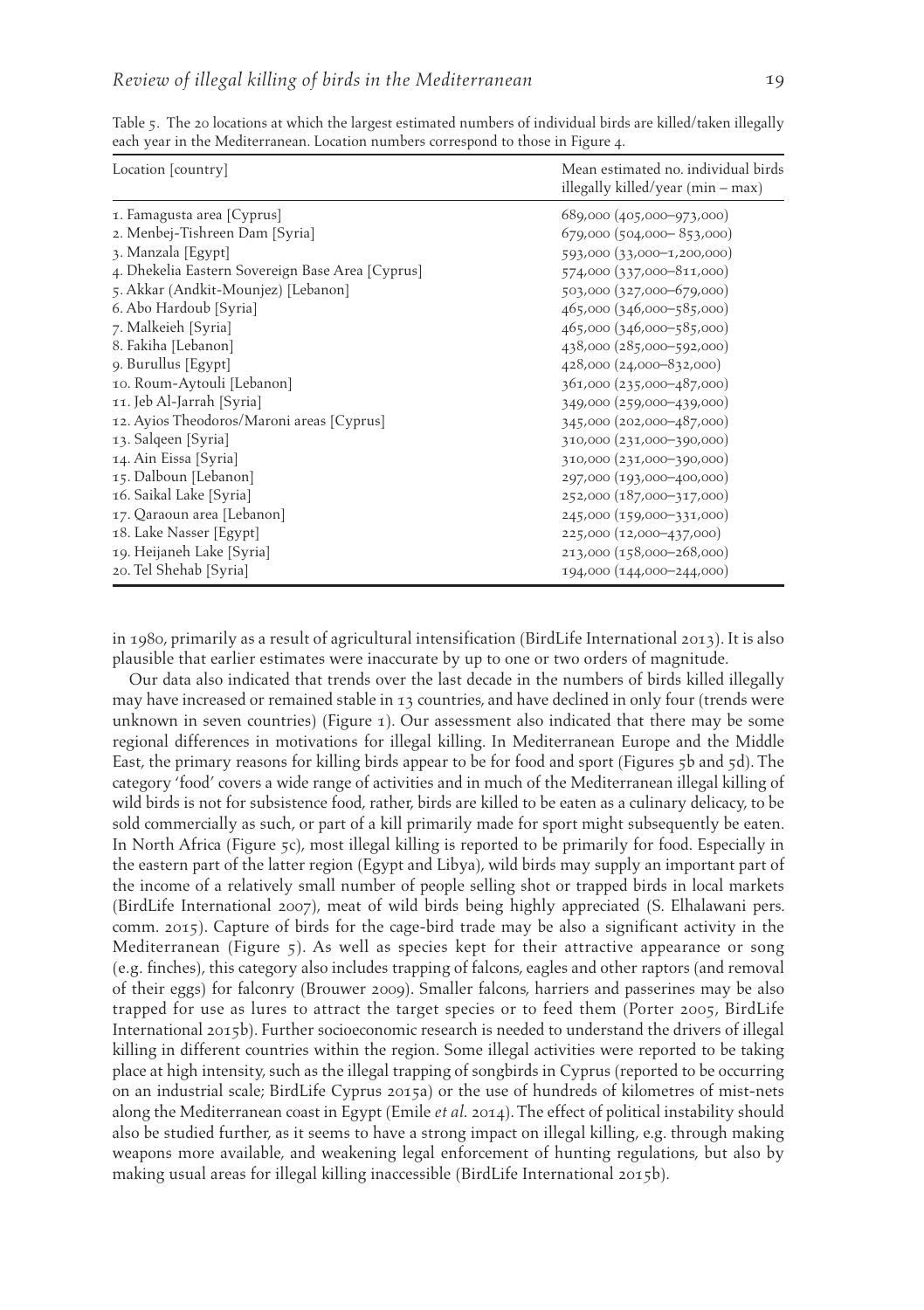

 Figure 5. Index of importance of the potential reasons for illegally killing/taking birds in (a) the Mediterranean region, (b) European Mediterranean, (c) North African Mediterranean, and (d) the Middle Eastern Mediterranean. Solid bars indicate the primary reasons, open bars indicate secondary reasons (see methods for details).

 A total of 32 locations across the region were identified where > 100,000 individual birds were estimated to be killed illegally each year (Figure  $4$ , Table  $55$ ). However, all of the 20 locations with potentially the largest numbers of birds reported to be illegally killed are concentrated in the Eastern Mediterranean (Figure 4, Table 5). Porter (2005) also noted that illegal shooting was the most serious threat at seven (32%) of the 22 bottleneck sites evaluated in the Middle East and north-east Africa, including both indiscriminate shooting and trophy hunting. In the late 1980s, Cyprus had a reputation for killing more individual birds per capita than any other country in the Mediterranean (Magnin 1987) and our data indicate that this may remain the case.

#### *Impact of illegal killing on bird populations*

 The demographic impact of illegal killing on bird population size is difficult to determine, especially given the uncertainty over both the estimates of the numbers of individuals killed illegally and the global/European/flyway population size. In addition, in this review we have not attempted to quantify illegal killing in the countries outside the Mediterranean region which form part of the distribution of many of these species. From that perspective any demographic impacts on species occurring both within and outside the Mediterranean region may represent underestimates. The three species for which the largest numbers of individuals were reported to be killed illegally are all listed as 'Least Concern' on the IUCN Red List (BirdLife International 2014 ). Of greater concern are the threatened or 'Near Threatened' species that have the highest ratios of estimated

b) European Mediterranean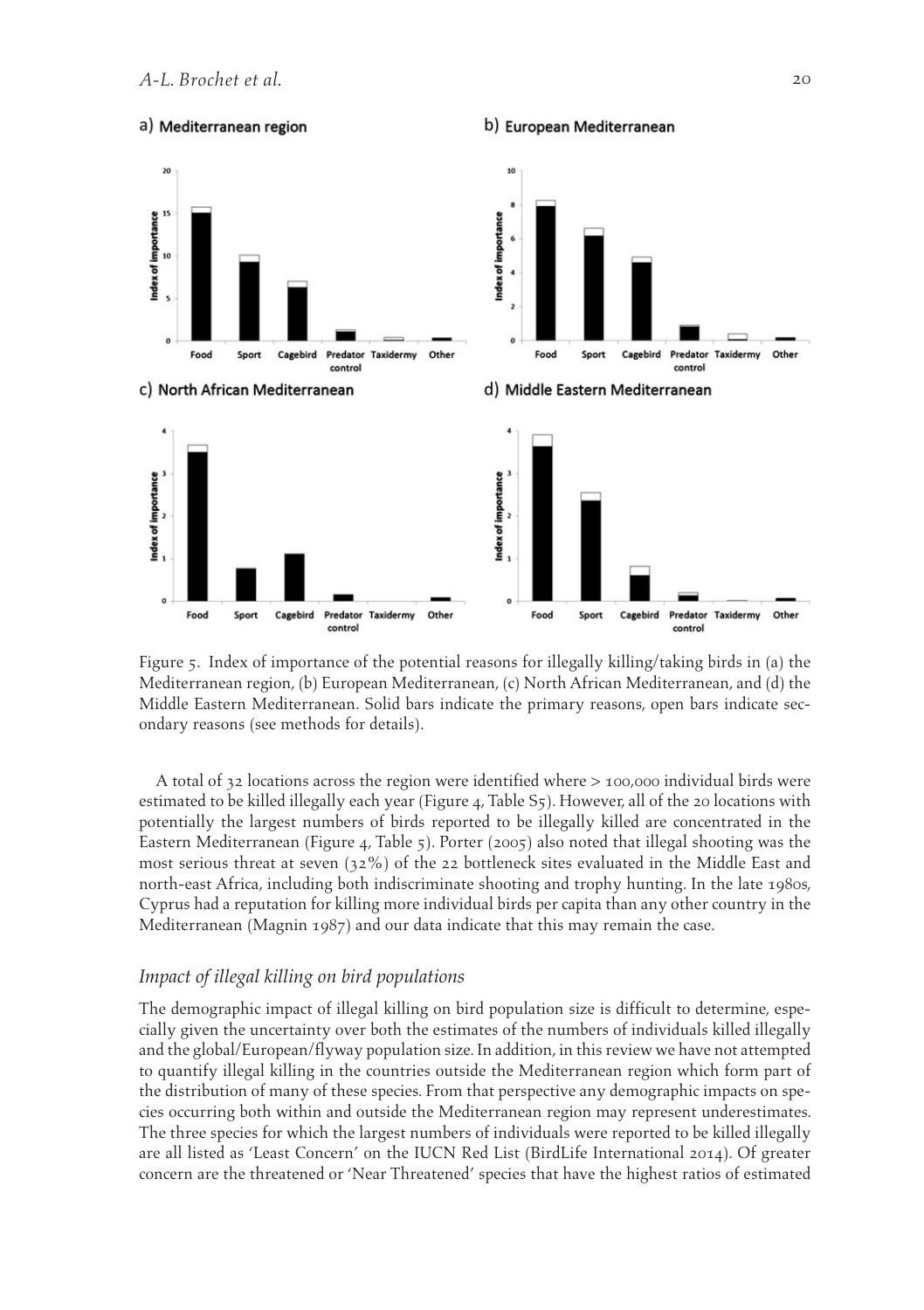

 Figure 6. Spatial pattern of potential importance of the three main reasons for illegal killing/taking of birds in the Mediterranean: (a) Food, (b) Sport and (c) Cage-bird (see methods for details).

numbers of individuals killed illegally per year relative to the global or European population size ( Table 4 ). Impacts of illegal killing have already been noted for some of these species in previous studies, for example by Azafzaf *et al.* ( 2005 ) for African Houbara ('Vulnerable'), Green *et al.* ( 1996 ) for White-headed Duck ('Endangered'), González *et al.* ( 2009 ) for Spanish Imperial Eagle ('Vulnerable'), Ghazal Asswad ( 2013 ) for Sociable Lapwing *Vanellus gregarious* ('Critically Endangered') and by Galushin et al. (2003) for Pallid Harrier ('Near Threatened').

 Furthermore, it is also important to consider the impact of illegal killing at multiple scales, from local to global. For example, if a high proportion of the national or subregional population of a species migrates through a particular country, then illegally killing large numbers may have a disproportionate impact in the countries from which the birds originate. Likewise, illegal killing may cause local or even national or regional extirpations of breeding populations of species, and hence significant loss of genetic diversity. Further research is therefore needed to understand better the demographic impacts of illegal killing on bird populations in the Mediterranean region and beyond.

#### *Illegal killing and legal hunting*

 Our study focused on the illegal killing of birds, but large numbers of individuals of many bird species are also hunted legally in the Mediterranean region. Because hunting legislation is not sufficiently detailed in some non-EU Mediterranean countries (e.g. permitting hunting of 'larks', 'plovers' or 'falcons', rather than individual species), hence a maximum of 152 native species may be legally hunted around the Mediterranean (BirdLife International 2015b).

 Harvest information (for both legal and illegal take) is a prerequisite for assessing the sustainability of exploitation of birds. Information on hunting bag statistics is, however, in general not available and/or not up-to-date (Madsen *et al.* 2015 ). At the EU level, the only readily available data on numbers of birds legally killed are for derogations issued under the Birds Directive. This applies to four countries: France, Italy, Malta and Spain, in which 1.39 million individual birds (11,000 doves, 448,850 finches, 430,000 larks, 3,200 plovers, 200,000 starlings and 297,200 thrushes) are legally hunted each year under these derogations relating to 'traditional practices', in addition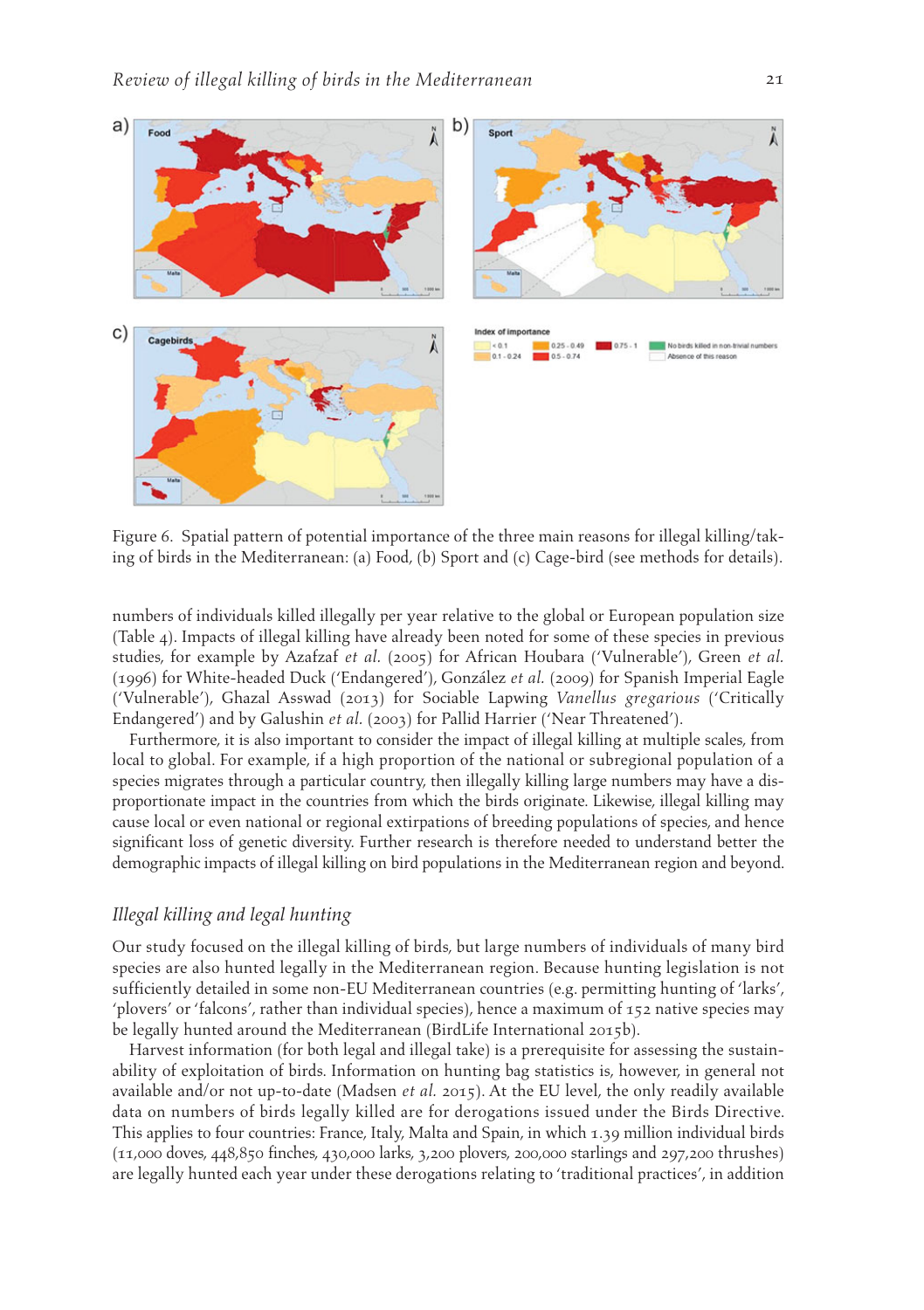

 Figure 7. Index of importance of the potential types of illegality for killing/taking birds in (a) the Mediterranean region, (b) European Mediterranean, (c) North African Mediterranean, and (d) the Middle Eastern Mediterranean. Solid bars indicate the primary reason, open bars indicate secondary reasons (see methods for details).

to the 0.24–1.19 million individuals of the same species in the same countries that we estimated are killed illegally each year. For some individual species, while other threats may be important, the combined impacts of legal hunting and illegal killing may be substantial. For migratory species where the whole population passes through many countries on migration and may be subject



 Figure 8. Spatial pattern of potential importance of the two main potential types of illegality relating to killing/taking of birds in the Mediterranean: (a) "illegal shooting" and (b) "Illegal trapping" (see methods for details).

b) European Mediterranean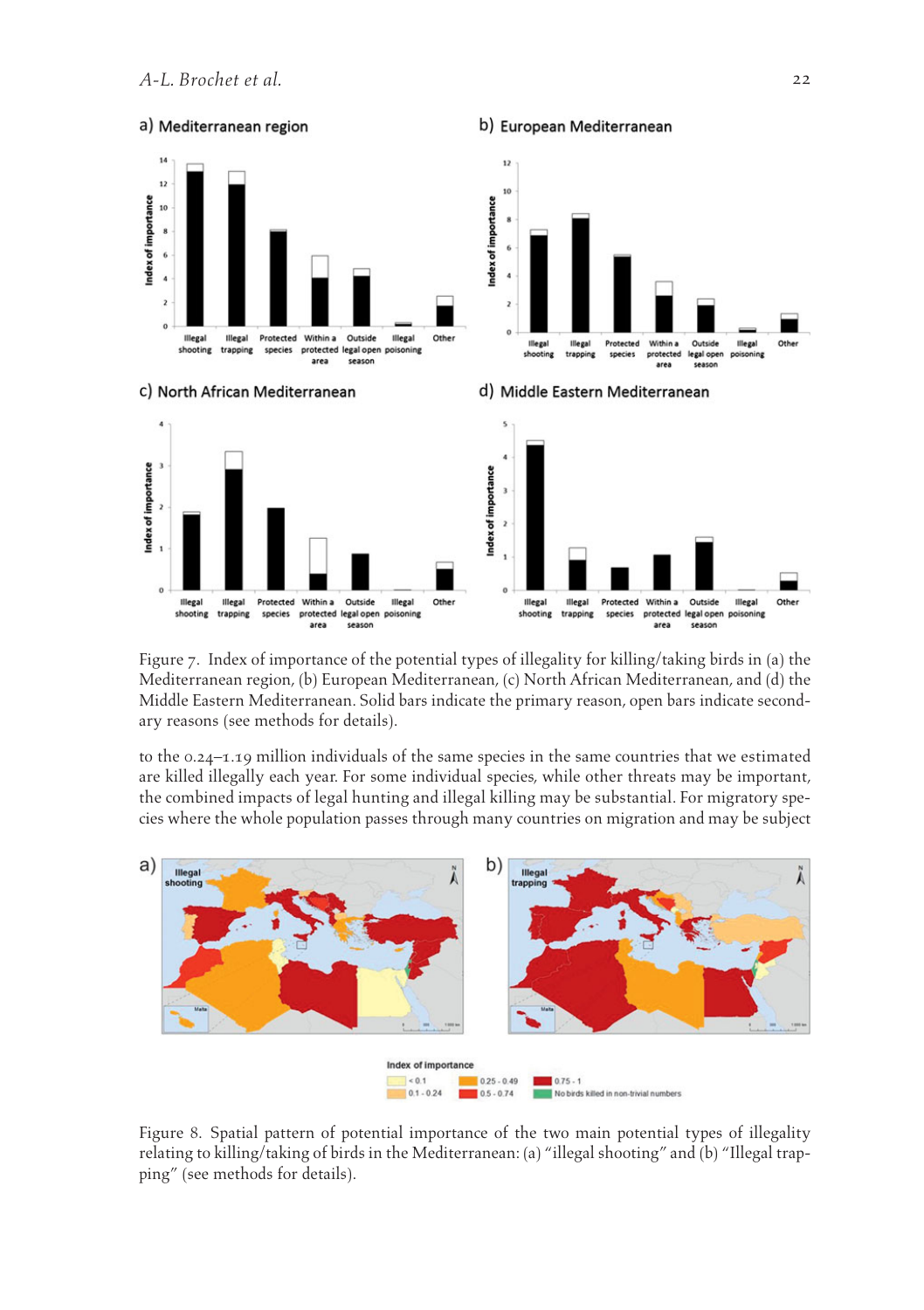to mortality through illegal killing and legal hunting in each country, the assessment of cumulative mortality is therefore particularly important.

 Legal hunting of many species may be within sustainable limits within the region. However data on which to base assessments of sustainability are currently largely lacking (Madsen *et al.* 2015 ). Data on mortality imposed through illegal killing as well as through legal hunting would be invaluable inputs for models used in assessing sustainability at the population level (Williams et al. 2009). Collecting, collating and synthesising such data would promote more effective management of legally hunted bird populations and facilitate the setting of sustainable national harvest limits. International policy instruments might be well-placed to facilitate the process of flyway-scale data collection, collation and analysis where no other mechanism exists. Ideally assessments of sustainability should be made at flyway scale, encompassing data from countries beyond the region to which Mediterranean species migrate. For example, in the Inner Niger Delta, 1,800–27,000 Garganey *Spatula querquedula* and 20,000–80,000 Ruff *Calidris pugnax* are estimated to be killed/taken each year (including both legal and illegal take), representing an annual loss of  $1-15\%$  and  $15-60\%$  respectively of the regional wintering populations of these two species (Zwarts *et al.* 2009). In the short term it will be important to prioritise assessments of sustainability of legal and illegal take for species which are of conservation concern.

#### *Monitoring and addressing the illegal killing of birds*

 Our study highlighted the paucity of data on illegal killing of birds in the region, and the lack of standardised monitoring. Some countries show a strong commitment to tackling this issue and are currently collecting relevant data on illegal killing (e.g. in Albania, Greece, Italy, Jordan, Lebanon, Malta, Montenegro, Spain and Tunisia), but not as part of a systematic monitoring scheme which has the aim of generating reliable quantitative national-scale estimates of the number of birds killed per year (BirdLife International 2015b). Among the Mediterranean countries, only Cyprus is known to have an ongoing systematic monitoring scheme for illegal bird killing (BirdLife Cyprus 2015a ), while Egypt is in the process of developing one (Emile *et al.* 2014 ). In Cyprus, trapping surveillance occurs in the two known worst areas for illegal trapping in Cyprus, Famagusta/Eastern Larnaca and Ayios Theodoros–Maroni area. Each spring and each autumn, teams search for evidence of illegal trapping activity in c.100 sample squares randomly selected in possible trapping areas. Monitoring is comprehensive in these areas known to have high levels of trapping activity, and trends in illegal killing can be monitored over time in these areas. Resource limitations prevent expansion of the surveillance programme to other parts of Cyprus.

 Nine assessed countries are members of the EU, 22 are signatory parties of the CMS, 21 of the AEWA, 14 of the Raptor MoU and 15 of the Bern Convention, but despite the many positive impacts of recommendations of international instrument (e.g. EU legislation on bird populations; Donald *et al.* 2007), our data showed that illegal killing is still occurring in spite of these laws and commitments. It would be highly recommended these international policy instruments get involved in monitoring and capacity building of law enforcement at the national level where it relates to illegal killing. In particular, the EU must step up its efforts to ensure that the Birds Directive is fully enforced on the ground, rather than transposed correctly into national law and then ignored in practice. Passing new legislation setting minimum standards in environmental inspections, as well as beefing up the implementation of the environmental crimes directive would be crucial steps forward.

 Illegal killing is a complex conservation problem, with key methods of killing, species targeted and motivations varying between countries. Addressing illegal killing requires action at local, national and international scales involving a variety of stakeholders, from local and national law enforcement agencies, to the judiciary, hunting groups to national government authorities, NGOs to international policy instruments. In each case it may be beneficial to develop a national action plan to agree and guide multi-stakeholder action on illegal killing, such as the ones recently implemented in Egypt and Cyprus to address the illegal trapping (Emile *et al.* 2014, BirdLife Cyprus 2015b). Overall, some key general areas for action would be: i) improvements to the legislation itself, ii) improving compliance with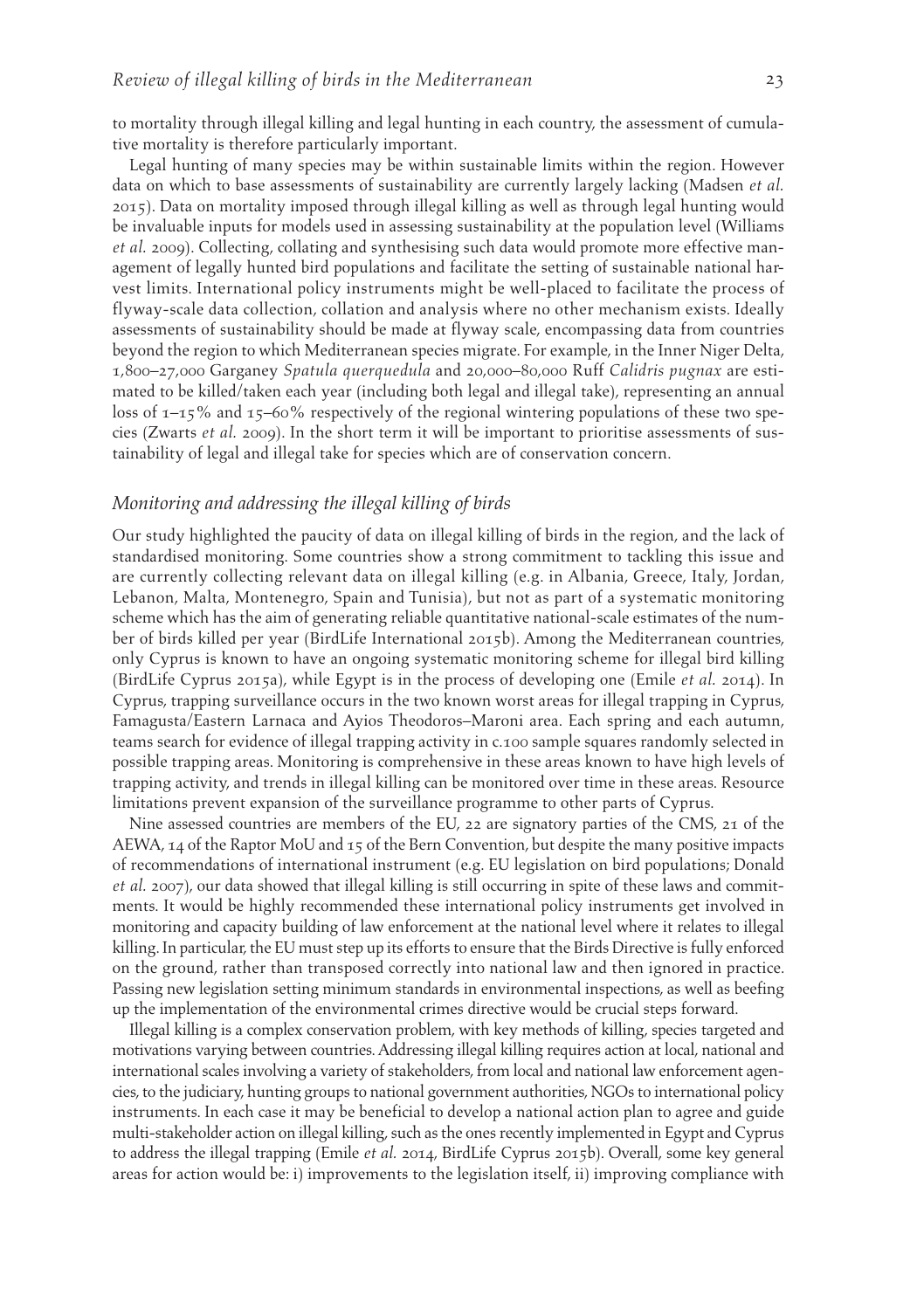existing legislation, iii) improving and scaling-up enforcement of existing legislation, iv) applying consistently more effective penalties that act as a deterrent to illegal killing, v) implementing systematic monitoring of illegal killing at national scale and making results available internationally and vi) collating and analysing illegal killing monitoring data at international level and feeding it into species action planning and population modelling approaches. International policy instruments may be able to encourage and support development of national action plans and contribute to many of the key areas mentioned previously. In addition they may be able to support national stakeholders in tackling illegal killing, by promoting experience-sharing between countries facing similar issues.

#### **Conclusion**

 Illegal killing of birds is a significant threat to bird species in the Mediterranean. Our preliminary assessment quantified the approximate scale and scope of this issue in the region and identified some of the species of greatest concern, and the highest priority locations at which urgent remedial action is required to tackle this issue. Our review focused geographically on the Mediterranean region, but similar data are needed in Central and Northern Europe, the Arabian Peninsula, sub-Saharan Africa and Central Asia, in order to provide a flyway-scale picture.

 We carried out a preliminary baseline assessment, but it is a priority to implement systematic monitoring of illegal killing of birds and to collate and assess these data at regional and flyway level to generate more robust data, as suggested by the best practice guide for monitoring illegal killing and taking of birds (BirdLife International 2015c). The guide aims to facilitate expansion of monitoring, increase the robustness of existing and new schemes, and support the development of a more coordinated approach across the region and beyond. This would allow stakeholders to track trends, assess sustainability, target actions and monitor the effectiveness of responses. Conservation and sustainable use of bird populations in the Mediterranean require better knowledge, more effective legislation and more robust law enforcement (BirdLife International 2015b). Relevant stakeholders, including government departments and agencies, hunting groups, NGOs and international policy instruments should strengthen efforts and coordination to tackle this pressing issue for bird conservation.

#### **Supplementary Material**

The supplementary materials for this article can be found at journals.cambridge.org/bci

#### **Acknowledgements**

 We are grateful to national experts and other national contributors who provided valuable national information on illegal killing, to the organisations that supported their work on this issue and to the external experts who helped to review the national data; a full list is given in the supplementary material. Thanks to Wetlands International for allowing us using flyway population delineations and flyway population estimates. Thanks to Ian Burfield, Borja Heredia, Richard Porter, Des Thompson and two anonymous referees for useful advice and comments on previous version of this paper. This review was funded by an anonymous donor to BirdLife International.

#### **References**

- Amar, A., Court, I. R., Davison, M., Downing, S., Grimshaw, T. and Pickford, T. (2012) Linking nest histories, remotely sensed land use data and wildlife crime records to explore the impact of grouse moor management on peregrine falcon populations . *Biol. Conserv.* 145: 86-94.
- Azafzaf, H., Sande, E., Evans, S. W., Smart, M. and Collar, N. J. (2005) *International species action plan for the Houbara Bustard Chlamydotis undulata undulata* . Nairobi, Kenya and Sandy, Bedfordshire, UK: BirdLife International and Royal Society for the Protection of Birds.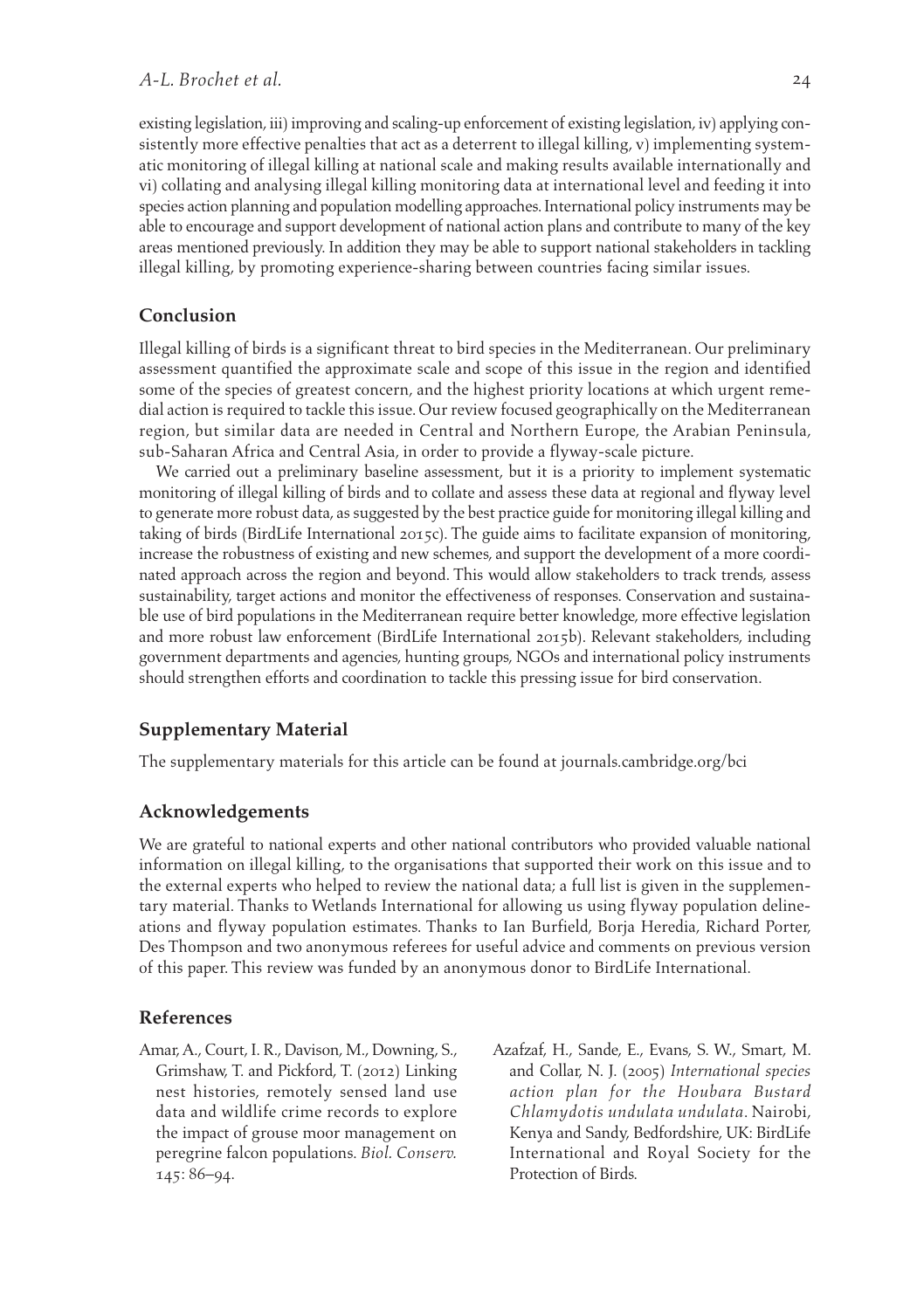- BirdLife Cyprus ( 2015 a) *Update on illegal bird trapping activity in Cyprus* . Nicosia, Cyprus: BirdLife Cyprus.
- BirdLife Cyprus ( 2015 b) *Strategic action plan for tackling illegal bird trapping in Cyprus* . Nicosia, Cyprus: BirdLife Cyprus.
- BirdLife International ( 2007 ) *Regional action plan for moving toward sustainable hunting and conservation of migratory birds in Mediterranean Third Countries* . Cambridge, UK: BirdLife International.
- BirdLife International ( 2011 ) *Review of the illegal killing and trapping of birds in Europe. A report by the BirdLife Partnership* . Cambridge, UK: BirdLife International.
- BirdLife International ( 2013 ) *State of the world's birds: indicators for our changing world*. Cambridge, UK: BirdLife International.
- BirdLife International ( 2014 ) *IUCN Red List for birds* . Downloaded from http://www. birdlife.org on 1/6/2014.
- BirdLife International ( 2015 a) *European Red*  List of birds. Luxembourg, Luxembourg: Office for Official Publications of the European Communities.
- BirdLife International (2015b) Assessing the scope and scale of illegal killing and taking of birds in the Mediterranean, and establishing a basis for systematic monitoring. Cambridge, UK: BirdLife International.
- BirdLife International ( 2015 c) A best practice guide for monitoring illegal killing and taking of birds. Cambridge, UK: BirdLife International.
- Brouwer, J. (2009) The flyway approach to *conserving migratory birds. Its necessity and value* . Report to UNEP/CMS, Bonn, March 2009. Bennekom, The Netherlands: Brouwer Envir. & Agric. Consultancy.
- Butchart, S. H. M. (2008) Red List Indices to measure the sustainability of species use and impacts of invasive alien species . *Bird Conserv. Internatn.* 18(S): 245-262.
- CABS ( 2014 ) *Annual report 2014* . Bonn, Germany: Committee Against Bird Slaughter.
- Council of Europe ( 2013 ) *Convention on the Conservation of European Wildlife and Natural Habitats - Recommendation No. 164(2013) on the implementation of the Tunis Action Plan 2013-2020 for the eradication of illegal killing, trapping and trade of wild birds* . Strasbourg, France: Council of Europe.
- Donald, P. F., Sanderson, F. J., Burfield, I. J., Bierman, S. M., Gregory, R. D. and Waliczky, Z. (2007) International conservation policy delivers benefits for birds in Europe . *Science* 317: 810-813.
- Emile, W., Noor, N. and Dereliev, S. (compilers) ( 2014 ) *Plan of action to address bird trapping along the Mediterranean coasts of*  Egypt and Libya. Bonn, Germany: UNEP/ AEWA Secretariat .
- European Commission (2012) *Roadmap towards eliminating illegal killing, trapping and trade of birds* . Brussels, Belgium : European Commission .
- Franzen, J. (2010) Emptying the skies. The *New Yorker* 86: 48-60.
- Galushin, V., Clarke, R. and Davygora, A. (2003) *International action plan for the Pallid Harrier (Circus macrourus)* . Strasbourg, France: Bern Convention of the Conservation of European Wildlife and Natural Habitats.
- Gavin, M. C., Solomon, J. and Blank, S. G. ( 2010 ) Measuring and monitoring illegal use of natural resources . *Conserv. Biol.* 24 :  $89 - 100$ .
- Ghazal Asswad, N. (2013) Surveying the Sociable Lapwing ( *Vanellus gregarius* ) in Syria and pressures it faces . *Res. J. Aleppo Univ. Agri. Series* 104. (In Arabic).
- González, L. M., Margalida, A., Mañosa, S., Sánchez, R., Oria, J., Molina, J. I., Caldera, J., Aranda, A. and Prada, L. (2009) Causes and spatio-temporal variations of non-natural mortality in the Vulnerable Spanish Imperial Eagle *Aquila adalberti* during a recovery period. *Oryx* 41: 495-502.
- Green, A. J., Fox, A. D., Hilton, G., Hugues, B., Yarar, M. and Salathé, T. (1996) Threats to Burdur Lake ecosystem, Turkey and its waterbirds, particularly the White-headed Duck. *Biol. Conserv.* 76: 241-252.
- Kirby, J. S., Stattersfield, A. J., Butchart, S. H. M., Evans, M. I., Grimmett, R. F. A., Jones, V., O' Sullivan, J., Tucker, G. and Newton, I. ( 2008 ) Key conservation issues for migratory land- and waterbird species on the world's major flyways . *Bird Conserv. Internatn* .  $18(S)$ : 49–73.
- Madsen, J., Guillemain, M., Nagy, S., Defos du Rau, P., Mondain-Monval, J. Y., Griffin, C., Williams, J. H., Bunnefeld, N., Czajkowski, A.,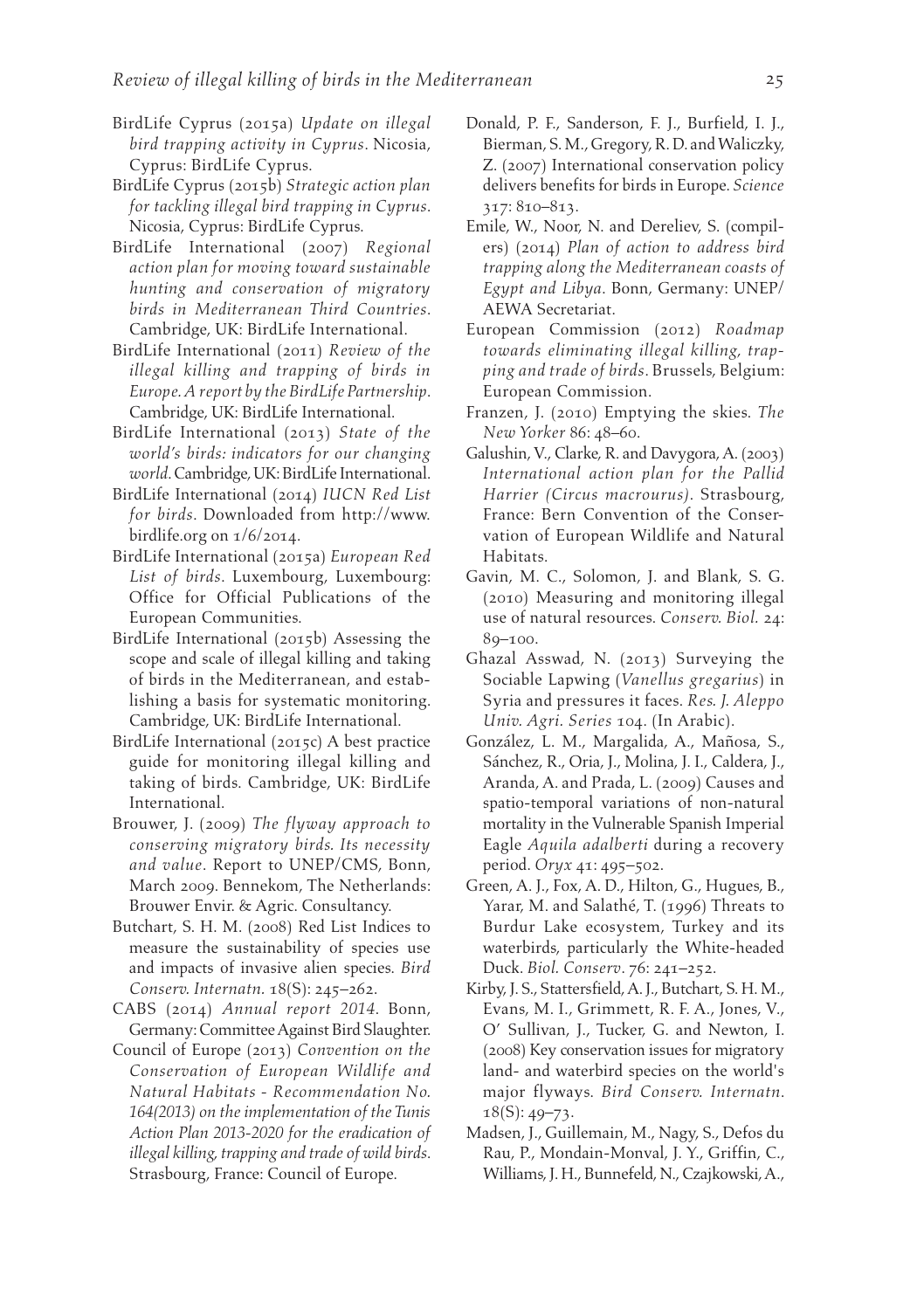Hearn, R., Grauer, A., Alhainen, M. and Middleton , A . ( 2015 ) *Towards sustainable management of huntable migratory waterbirds in Europe. A report by the Waterbird Harvest Specialist Group of Wetlands*  International. Ede, The Netherlands: Wetlands International.

- Magnin , G . ( 1987 ) *An account of the illegal catching and shooting of birds in Cyprus*  during 1986. Cambridge, UK: International Council for Bird Preservation . (Study Report No. 21).
- Magnin, G. (1991) Hunting and persecution of migratory birds in the Mediterranean region. Pp. 63 – 79 in T Salathe ., ed. *Conserving migratory birds* . Cambridge, UK : International Council for Bird Preservation.
- Mikuška, A., Horvat, D., Tomik, A. and Miskuka, T. (2014) Impact of hunting on strictly protected bird species in Croatia. 2<sup>nd</sup> Adriatic Flyway Conference, Durres (Albania), 1–3 October.
- Murgui, E. (2014) When governments support poaching: a review of the illegal trapping of thrushes *Turdus* spp. in the parany of Comunidad Valenciana, Spain . *Bird Conserv. Internatn.* 24: 127-137.
- Porter, R. F. (2005) Soaring bird migration in *the Middle East and North East Africa: the bottleneck sites* . Report to BirdLife International for the UNDP/GEF "Migratory Soaring Birds" project.
- Raine, A. F. (2007) *The international impact of hunting and trapping in the Maltese*  Islands. Ta' Xbiex, Malta: BirdLife Malta.
- Schneider-Jacoby, M. and Spangenberg, A. ( 2010 ) Bird hunting along the Adriatic Flyway – an assessment of bird hunting in Albania, Bosnia-Herzegovina, Croatia, Montenegro, Slovenia and Serbia. Pp. 32-51 in D. Denac, M. Schneider-Jacoby and B. Stumberger ., eds. *Adriatic Flyway – closing*

*the gap in bird conservation* . Radolfzel, Germany: EuroNatur.

- St. John, F. A. V., Edwards-Jones, G., Gibbons, J. M. and Jones, J. P. G. (2010) Testing novel methods for assessing rule breaking in conservation. *Biol. Conserv*. 143: 1025-1030.
- UNEP/CMS ( 2014 ) *UNEP/CMS/Resolution 11.16 – The prevention of illegal killing, taking and trade of migratory birds* . Bonn, Germany: CMS.
- Vickery, J. A. Ewing, S. R., Smith, K. W., Pain, D. J., Barlein, F., Skorpilov, J. and Gregory, R. D. (2014) The decline of Afro-Palaearctic migrants and an assessment of potential causes. *Ibis* 156: 1-22.
- Wetlands International (2008) Wings Over Wetlands project. http://csntool.wingsoverwetlands.org
- Wetlands International ( 2015 ) *Report on the conservation status of migratory waterbirds in the Agreement area, 6* th *Edition* . Bonn, Germany: AEWA.
- Williams, B. K., Szaro, R. C. and Shapiro, C. D. ( 2009 ) *Adaptive management: The U.S. Department of the Interior technical guide.* Washington, DC: Adaptive Management Working Group, U.S. Department of the Interior.
- Woldhek, S. (1979) *Bird killing in the Mediterranean* . Zeist, The Netherlands : European Committee for the Prevention of Mass Destruction of Migratory Birds.
- World Factbook (2013-2014) Washington, DC: Central Intelligence Agency. Downloaded from https://www.cia.gov/library/publications/the-world-factbook/index.html on 30/4/2015.
- Zwarts, L., Bijlsma, R. G., van der Kamp, J. and Wymenga, E. (2009) Living on the *edge: Wetlands and birds in a changing*  Sahel. Zeist, The Netherlands: KNNV publishing.

# ANNE-LAURE BROCHET\*, VICTORIA R. JONES, RICHARD GRIMMETT, CLAIRE THOMPSON

# *BirdLife International , David Attenborough Building , Pembroke Street , Cambridge CB2 3QZ , UK .*

# STUART H.M. BUTCHART

 *Birdlife International , David Attenborough Building , Pembroke Street , Cambridge CB2 3QZ , UK and Department of Zoology , Downing Street , Cambridge CB2 3EJ .*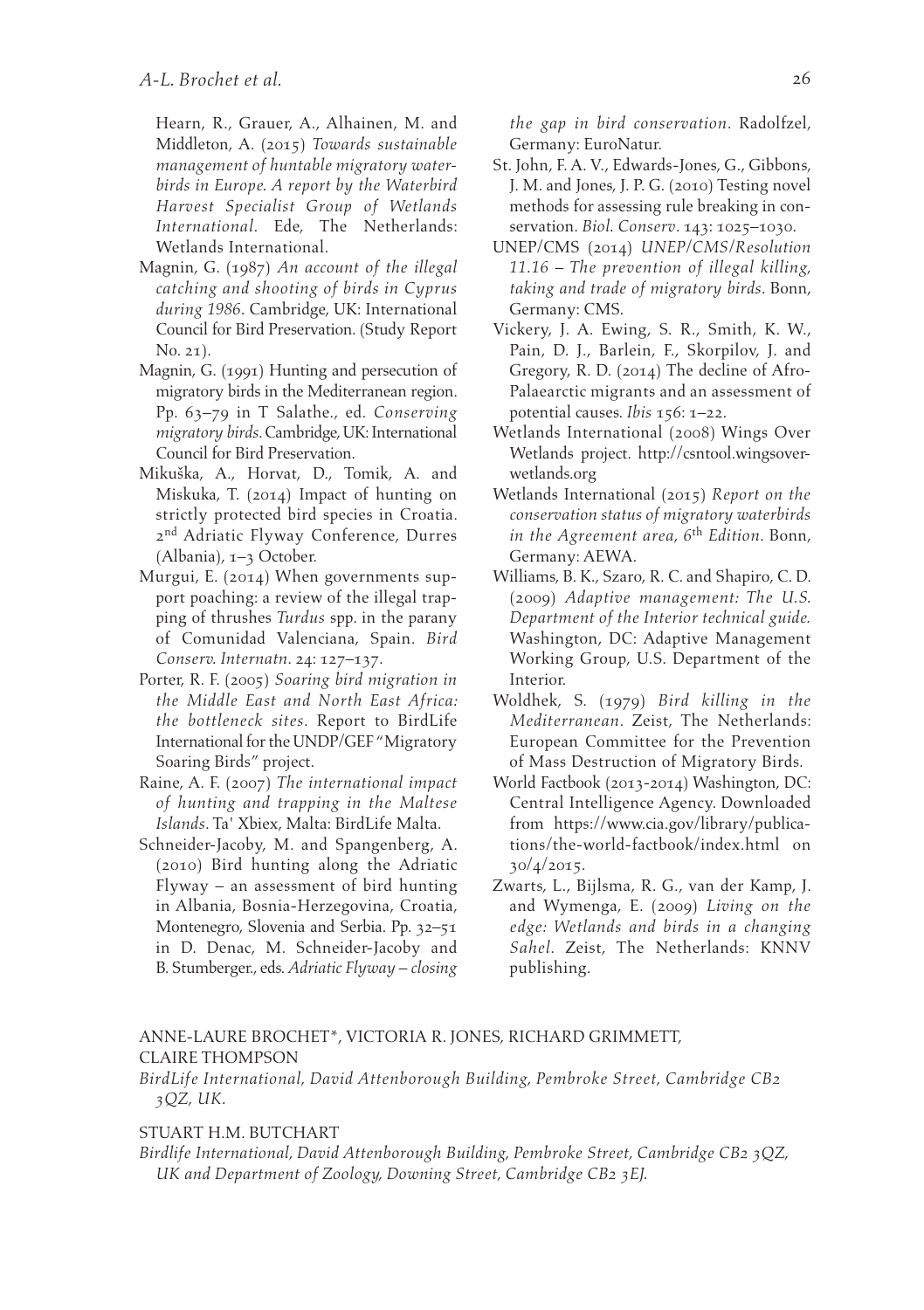#### WILLEM VAN DEN BOSSCHE , ARIEL BRUNNER

 *BirdLife Europe and Central Asia Regional Office , Avenue de la Toison d'Or 67 , 1060 Brussels , Belgium .* 

SHARIF JBOUR

 *BirdLife Middle East Regional Office , Khalda , Salameh El-Ma'aaytah Street , Building No. 6 , Amman, Jordan.* 

 P. KARIUKI NDANG'ANG'A  *BirdLife Africa Partnership Secretariat . P. O. Box 3502 – 00100 , Nairobi , Kenya .* 

# WED ABDEL LATIF IBRAHIM ABDOU

 *Nature Conservation Sector , Egyptian Environmental Affairs Agency , 30 Misr Helwan*   $El-Zyrae Road, Maadi, Cairo, Egypt.$ 

ABDEL RAZZAQ AL- HMOUD

 *Royal Society for the Conservation of Nature (RSCN)/BirdLife Jordan , PO Box 6354 , Jubeiha-Abu-Nusseir Circle , 11183 Amman , Jordan .* 

NABEGH GHAZAL ASSWAD

 *Syrian Society for Conservation of Wildlife (SSCW)/BirdLife Syria , Mezzeh , Damascus , Syria .* 

# JUAN CARLOS ATIENZA , NICOLÁS LÓPEZ-JIMÉNEZ

 *Sociedad Española de Ornitología (SEO)/BirdLife Spain , C/Melquiades Biencinto , 34 , 28053 Madrid*, Spain.

#### IMAD ATRASH

 *Palestine Wildlife Society (PWLS)/BirdLife Palestine , PO Box 89 , Biet Sahour , Palestinian Authority Territories .* 

 NICHOLAS BARBARA , JUAN MULA LAGUNA , MATTEO LATTUADA , NICOLA PILUDU BirdLife Malta, 57/28, Triq Abate Rigord, Ta' Xbiex XBX 1120, Malta.

# KEITH BENSUSAN

 *Gibraltar Ornithological and Natural History Society (GONHS)/BirdLife Gibraltar , PO Box 843 , Gibraltar .* 

 TAULANT BINO  *Albanian Ornithological Society (AOS) , Qendra "Don Bosko" , Rr. "Don Bosko" , Tirana , Albania .* 

CLAUDIO CELADA, MARCO GUSTIN  *Lega Italiana Protezione Uccelli (LIPU)/BirdLife Italy , Via Udine 3/a , 43100 Parma , Italy .* 

# SIDI IMAD CHERKAOUI

 *Groupe de Recherche pour la Protection des Oiseaux au Maroc (GREPOM)/BirdLife Morocco , Résidence Oum Hani4 , Im.22 , Apt.3 Salé , 11160 Morocco .* 

# JULIETA COSTA , DOMINGOS LEITÃO , PAULA LOPES

 *Portuguese Society for the Study of Birds (SPEA)/BirdLife Portugal , Avenida João Crisóstomo , n 18 - 4 . Dto . 1000-179 Lisboa , Portugal .* 

# BERNARD DECEUNINCK, THIERRY MICOL, GWENAEL QUAINTENNE

 *Ligue pour la Protection des Oiseaux (LPO)/BirdLife France, 8 rue du Docteur Pujos , CS 90263 , 17305 Rochefort cedex , France .* 

KHALED SALEM ETAYEB

 *University of Tripoli , Zoology Department , Tripoli , Libya .*